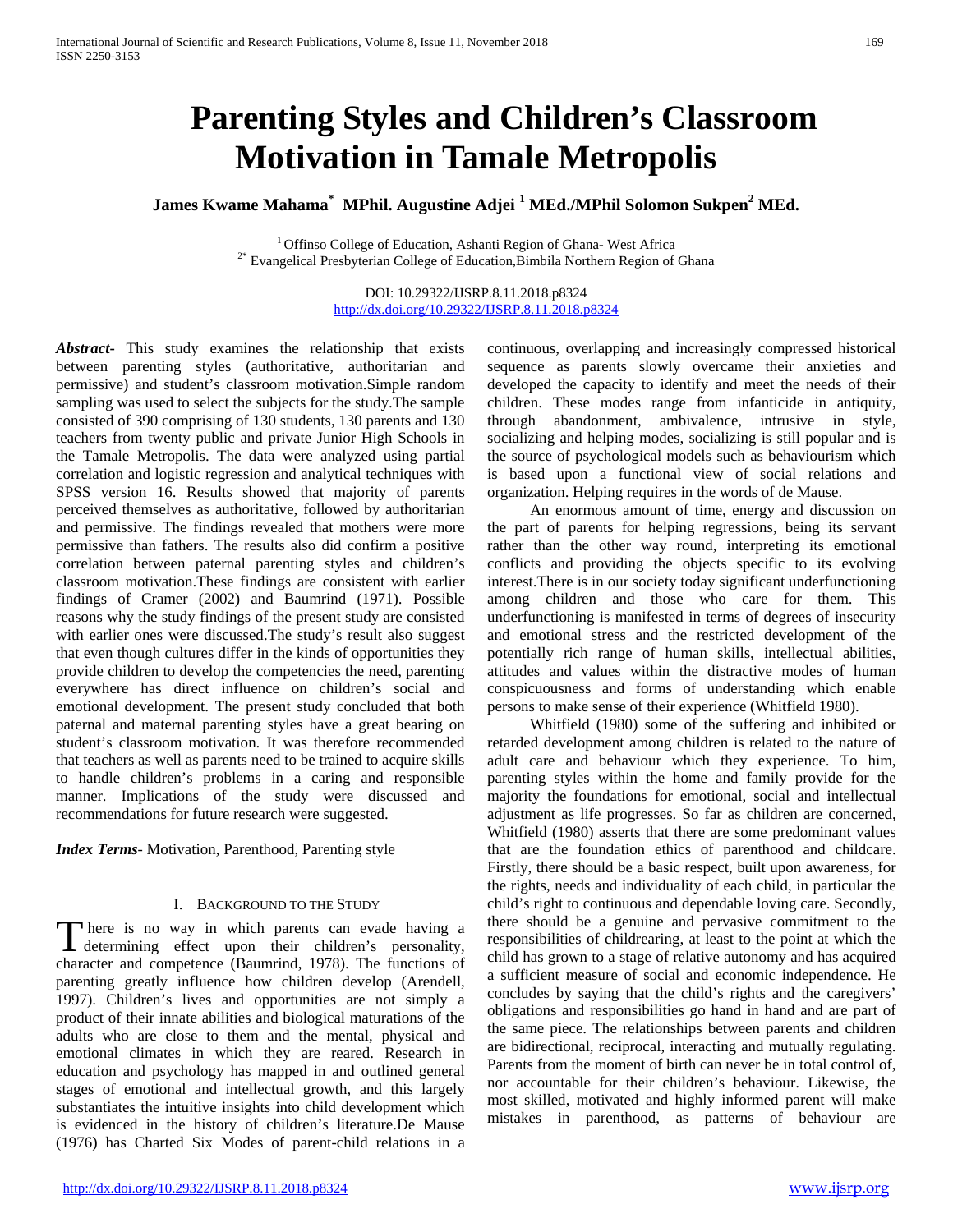misunderstood; everyone has limits of parental performance. Parents, like teachers, are human and fallible.

 Nevertheless, parenthood is demanding and at times infinitely testing of the adults character (Whitfield, 1980).One important task of parenting is the socialization of children. The socially competent child can described as possessing independence, social responsibility and achievement orientation, which is the drive to seek intellectual challenges and solve problems efficiently and with persistence (Baumrind, 1978). Achievement orientation is more simply described as motivation. The role of parenting cannot be overlooked when assessing the development of motivation in children. Education is vital as the development of every nation is concerned, for it is the human resources of any nation rather than its physical capital and material resources, which ultimately determine the character and pace of its economic and social development.Harbison (1990) cited in Anyanwu (1994) agrees with this assertion when he notes that… human resources…. capital and natural resources are passive factors of production; human beings are the active agents who accumulate capital, exploit natural resources, build social economic and political organization and carry forward national development. Clearly, a country which is unable to develop the skills and acknowledge of its young ones to their fullest is doing a lot of harm to her development. Education affects all aspects of an individual's life such as attitudes, values and perceptions.

 Singer as cited in Antwi (1992) notes:It is only where the working force at all levels is sufficiently literate, educated, trained and mobile to take advantage of new advances in techniques and organizations of production that the creation of a built-in industry of progress becomes possible (Antwi; 1992 p.221)Socially, education serves as a medium that leads to an informed citizenry without which democratic institutions necessary for the transmission of information for the maintenance of political democracy, social harmony and stability cannot survive. The need for a sound education for the youth in Ghana in general and those in Tamale in particular cannot be over-emphasized. In an era of transmission, education serves the purpose of social reconstruction, economic efficiency, cultural change, rural regeneration, social integration, political efficiency, creation of modern men and women, development of manpower resources and the development of individual excellence (Anyenwu, 2000).

 It is in the recognition of all the important role education plays in development that Ghana devotes large chunk of her national resources to the expansion and maintenance of her school systems. The justification for the special attention paid to education is the belief that investment in formal education is an important way to develop human capital, reduce poverty and increase social mobility among the citizenry. The Government of Ghana has implemented a New Education Reform to meet modern trends in education delivery in September, 2007. In the government's view, an educated and skilled workforce is paramount for a dynamic knowledge-based economy, and we need, as a country to build institutions that will enable us achieve the status of middle income country by 2020. In this light, there is the need to develop in the youth critical thinking skills, technical and vocational skills that would enable the country to develop a cream of globally competitive workers who can transform the Ghanaian economy.

Good parenting which means taking responsibility for meeting the physical, intellectual, social and emotional needs as well as the general welfare of children is a key to the above agenda. When parents provide children's needs adequately especially with regard to their respective gender roles, the children enjoy good family life and eventually contribute their quota to the wellbeing and upkeep of the family. In many homes in the Tamale Metropolis, children schooling may be mediated by several factors among which are parental support, teacher support, achievement motivation, parents' marital status, parents' level of education and academic self- concept among others. These factors can either enhance or impede the academic performance of a child.

# II. CHILDREARING PRACTICES

 The meanings attached to children, along with beliefs about the nature of childhood and desirable outcomes, shape childrearing practices. All cultures seen children's development in moral terms, but there are contrasting ideas both about what behaviours should be encouraged in children and how best to facilitate their acquisition. Hoffman (1988) asserts that the aspects of childrearing that encourage exploration and enjoying peer relationship are practices that instill parental love. Hoffman, a child developmentalist, had studied child-rearing techniques and the development of motivation and moral. His childrearing technique focused on parent's discipline techniques. These include love withdrawal power assertion and induction. Love withdrawal according to Hoffman (1988) is a discipline technique in which a parent withholds attention or love from the child, as when the parent refuses to talk to the child. Power assertion he says is a technique in which a parent attempts to gain control over the child or the child's resources. Examples include spanking, threatening and removing privileges. To Hoffman induction is a discipline technique where a parent uses reason and explanation of the consequences for others of the child's actions.

 Even though Hoffman 91988) believes that any discipline produces arousal on the child's part, he thinks that parents should use induction tom encourage children's development. in many of his research on parenting techniques, Hoffman concluded that induction is more positively related to development of motivation and morals than is love withdrawal and power assertion.

 Eisenberg and Murphy (1995) agreed that parental discipline does contribute to children's development, but there are other aspects of parenting that play an important role, such as providing opportunities for perspective taking and modeling behaviour and thinking. Eisenberg and Murphy (1995) summarized their findings from the research literature on ways in which parenting can influence children's development of motivation. They concluded that in general children with high intrinsic motivation tend to have parents who are warm and supportive rather than punitive, use inductive discipline, provide opportunities for the children to learn about other's perspectives and feelings, involve children in family decision making, and model behaviour and thinking and providing the opportunities for their children to model such behaviours and thinking. Parents who show this configuration of behaviours according to them foster development of concern caring about others in their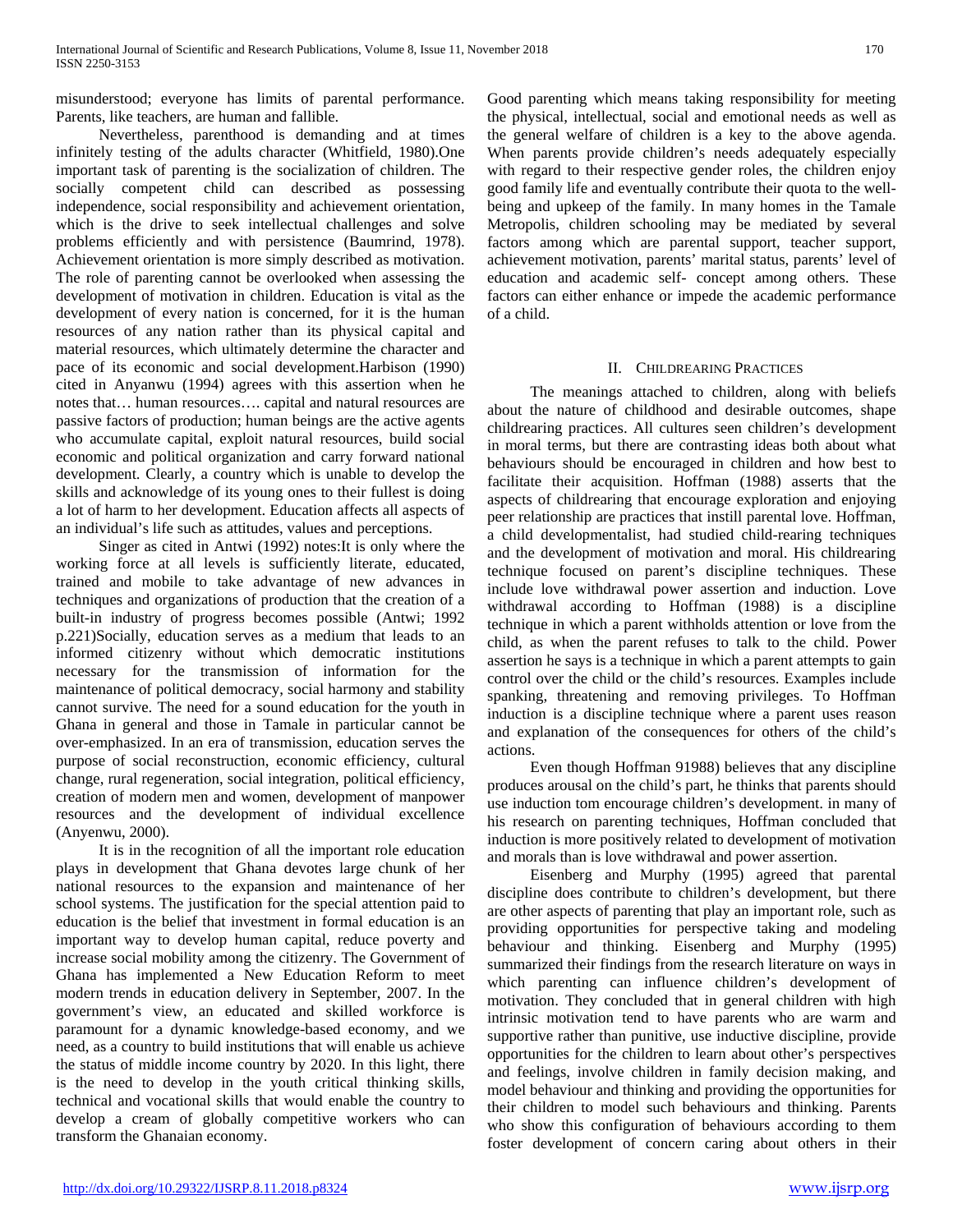children. The parents also provide information about what behaviours are expected of the child and why, and promote an internal motivational orientation in the child rather than external motivational pattern.

 Often childrearing is gendered: Indian girls, for instance experience more control over their social and household activities, while boy's academic work comes under close family scrutiny. (Verma & Saraswathi; 2002).Some African societies use the metaphor of a seed, nursed to maturing by a range of actors (Nwamenang, 2002). The Hausa believe children are born without a definite character and that upbringing is crucial in shaping future character. This is expressed in proverbs relating to childrearing: 'character is like writing on a stone'; 'stick should be burnt when it is raw' (Schildkrout, 2002:354). According to Schildkrout (2002) by about seven however, Hausa children are said to develop understanding or sense, which they acquire through experience, and can assume responsibility for their own behaviour.

 Children in China similarly assume a modeling theory of learning – emphasis is placed on functioning as a desirable model for children to copy. There is a strong belief in children's natural benevolence – that children are basically good and readily malleable. Throughout early childhood parents are expected to be tolerant but once children begin school they are deemed capable of reasoning and expected to conform to socially appropriate behaviour (Stevenson &Zusho, 2002). Santa Maria (2002) opines that development of autonomy is less important in some cultures. For instance, in South East Asia, children grow up accepting dependence on their families – they are not expected to develop rapidly and are not strictly disciplined. Gannotti and Handweker (2002) cites Puerto Rico where parent are expected to help children whenever called upon to do so, to avoid emotional upsets and children may remain very dependent into middle childhood. There are also cultural variations in the extent to which parents or other adults are expected to exercise authority in shaping children's characters. Setswana proverbs emphasis children's subservience to their parents such as 'a child's parent is its god' (Mauldeni, 2002)

#### III. THEORETICAL APPROACH TO PARENTING

 Psychologists such as Ann Roe, Abraham Maslow, Sigmond Freud, Defrain and Olson have come out with theories on childrearing practices and their influences on the child's academic performance and career development. The Personality/Needs theories such as Ann Roe has focused on the importance of satisfying the child's needs as a way of creating conducive atmosphere for the child's genuine development. On the basis of her intensive investigations of 'scientists' and 'artists' early childhood experiences and personality traits, Ann Roe (1957) cited in Kankam and Onivehu (2000) formulated the Personality/Need theory that stresses the importance of need satisfaction in intellectual development and successful career achievement. Essentially, the theory is based on the premise that: "successful academic achievement and its subsequent career development is dependent on needs satisfaction and general orientation to satisfy needs, determined largely by early childhood experiences in the home".

 The personality theorist's view on childrearing practices and the influences they have on social performance focused on the importance of satisfying the child's needs and creation of conducive home environment to enhance effective school work. To this end the need to create cordial, social, psychological and emotional climate in the home is of a great concern to the Personality/Need theorists.Kankam and Onivehu (2000) the Personality/Need theory posit that early childhood experiences play an important role in finding satisfaction in one's adult life. Thus the need structure of the individual would be greatly influenced by early childhood frustrations and satisfactions. The theory emphasized that the extent to which needs are fulfilled and satisfied determine the nature of an individual's motivation.

 Kankam and Onivehu (2000) posit that Ann Roe (1957) postulated three types of Parental styles: emotional concentration of the child, avoidance of the child and acceptance of the child. The emotional concentration on the child, to them, has two levels. These are over – protecting parents limit exploration by the child and encourage dependency, while over – demanding parents set very high standards for the child and rigidly enforce conformity. The avoidance type of childbearing according to Luthman (2002), is divided into rejecting and neglecting parents. The rejecting parent resents the child, expresses a cold and indifferent attitude, and works to keep the child from interfering into his/her life. The neglecting parent is less hostile toward the child, but provides no affection or attention and only the basic minimum physical care is provided. The accepting parents could also be either casual or loving acceptance. The casually accepting parents are affectionate and loving but in a mild way and only give the child attention, if they are not occupied in any way. Loving acceptance parents provide much warmth, affection, praise, attention and encouragements to their children. (Kankam and Onivehu 2002.

#### IV. THE PSYCHODYNAMIC THEORY ON PARENTING

 The psychodynamic approach tries to study emotions and other internal forces of the individual. Psychologists under this assume that personality develops as psychological conflicts are resolved typically during childhood. A giant of this approach is Sigmond Freud (1831-1939). As a neurologist by training, Freud noticed that many of his parents' nervous ailments appeared to be psychological rather than psychological in origin. (Morris and Maisto, 1999). Olson and Defrain (2000) Frued held that personality develops in a series of critical stages during the first few years of life. They emphasized the importance of providing positive emotional environmental conditions for the child who needs to believe that the world is safe and good place and that parents can be trusted to be kind and consistent. Olson and Defrain are of the view that although individuals who have suffered enormously in childhood can make dramatic, positive changes later in life, it is best if parents can help children to succeed in their academic pursuit from the very beginning by adopting the best and most suitable parenting strategies.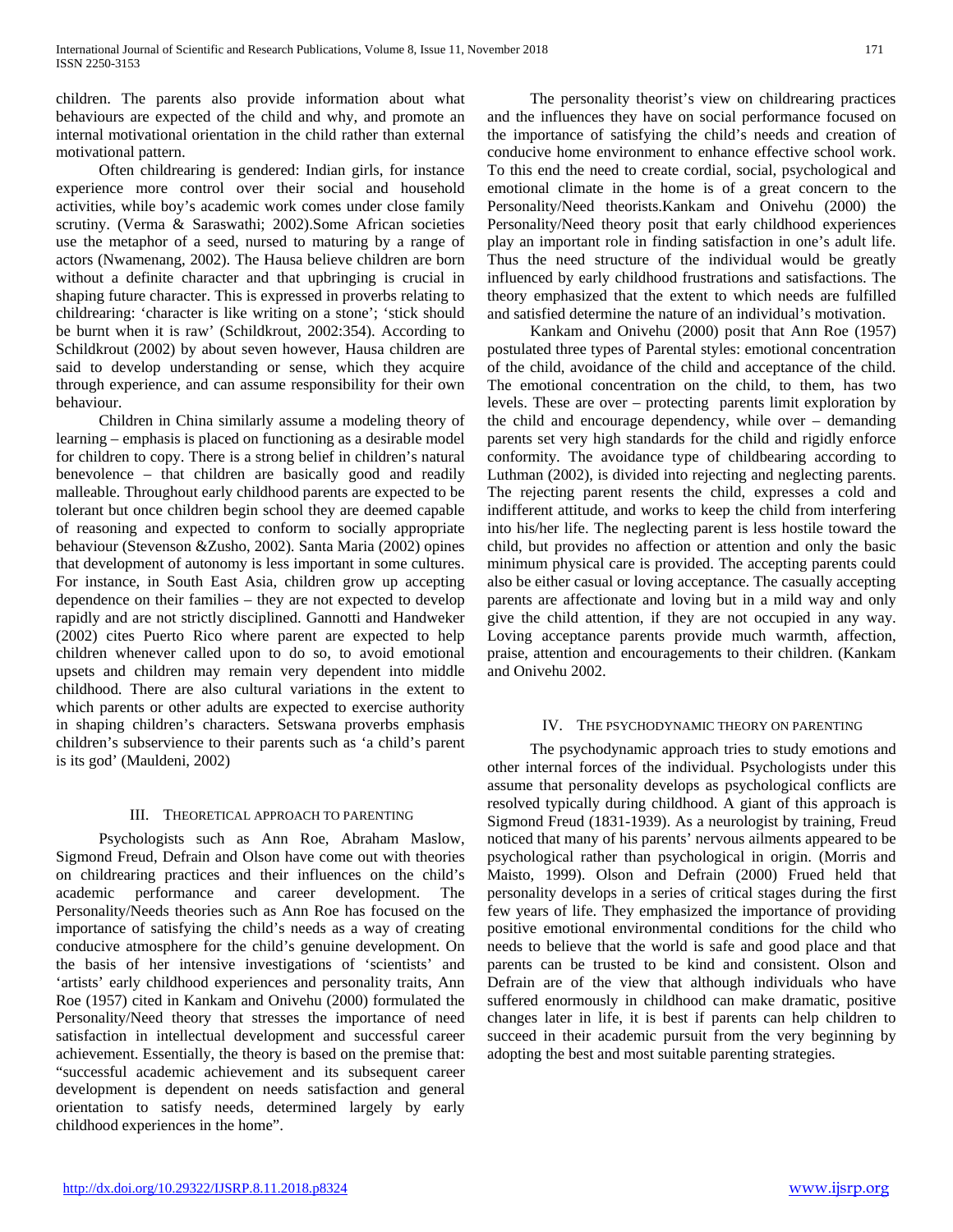#### V. THE FIELD THEORY

 Funder (2004) posits that Lewin 1956 propounded the Field Theory. In this theory, he postulated that adolescence is really a "no man's land". The adolescent is neither a child nor an adult but an individual caught up in the field of overlapping forces and expectation. Funder explains that Lewin's theory views the adolescent as "marginal person" striving to live a less privilege area that is childhood to a more privilege one that is adulthood. Lewin's field theory explains and describes the dynamics of behaviour of the individual adolescent without generalizing about adolescent as a group. Lewin maintains that general psychological concepts, laws and principles derived from the basis of frequency can create a dilemma since these laws are derived from many individuals and are true in terms of probability only. Such laws may or may not apply to specific individuals. This makes Lewin's theory unique, Funder (2004) maintains. One of Lewin's major contributions is the law that behaviour (B) is a function (F) of the personal (P) and of his or her environment (E), which he states as  $B = (PE)$  and the P and E in this formula are interdependent variables. Lewin asserts that how a child perceives his or her environment depends upon the stages of his or her development, his personality and his knowledge and that an unstable psychological environment during childhood brings about instability in an individual. Therefore to understand a child's behaviour, Lewin believes that one has to consider him and his environment as interdependent factors (Funder 2004).

 Lewin (1957) cited in Connie (1997) the sum of all environment and personal factors in interaction is called the Life Space or the Psychological Space. The life space he says is the total of the non-physical factors and an individual's needs motivations and other psychological factors that determine behaviour. In effect behaviour is a function of life space and not only of the physical stimuli.

#### VI. PARENTING STYLES

 Parents want their children to grow into socially mature individuals but they may feel frustrated in typing to discover the best way to accomplish this. As such they adopt varying parenting styles.

#### VII. NEGLECTFUL

 Neglectful parenting is also called uninvolved, dismissive, or hands off parenting. Maccoby and Martin (1983) call this parenting style indifferent-uninvolved. They describe these parents as emotionally detached, that is they keep their children at a distance. According to Maccoby and Martin (1983) parents in this group are low in warmth and control, low in responsiveness and donot set limits. Martin (1984) posits that neglectful parents are focused on their own needs more than the needs of their own children. Demo and Cox (2000) argue that neglectful parents are unsupportive of their children though, they will still provide basic needs for the children. Dekovic and Garris (1992) agree with Martin (1984) by saying that these parents' needs and wants are always their first priority, so that the lack of

a good loving relationship with the child has a significant negative impact on the child's psychological development.

 Little is known about this parenting style, and research on this population of parents is lacking because they are typically not very responsive or involved in their children's lives and therefore do not volunteer to be studied. However, Lamborn, (1991), Lamborn, Mounts, Steinberg and Dombusch (1991) were able to study the adolescent children of neglectful parents by receiving permission from the school to include all children unless the parents contacted the researchers to request their children be excluded from the study. Results of this study indicated that children of neglectful parents scored lowest on measures of psycho-social competence and highest on measures of psychological and behavioural dysfunctions, the opposite of children of authoritative parents. Because these parents and consequently their children are difficult to study, this study will examine only three previously mentioned parenting styles. (Authoritative, Authoritarian and permissive).

#### VIII. AUTHORITARIAN

 The authoritarian parenting style is characterized by low warmth and high control. It has its roots in the seventeenth and eighteenth century puritanical belief system that finds virtue in unquestioning obedience (Baumrind 1978). Authoritarian Parents are often emotionally detached, but restrictively controlling. They use force and punitive measures in order to curb their children's self-will. Although they are consistent in discipline, these parents often use power assertion, which involves the idea that parent should be obeyed because she is bigger, more significant, and more powerful than the child. The power assertion used to guide their children, however, leaves no room for questioning or discussion. In an earlier study by Baumrind (1973), authoritarian parents admitted to frightening their children as means of control. This parenting style has been negatively associated with academic achievement, expressiveness and independence in children (Hill, 1995, Schumow et al., 1998). While children of authoritarian parents show high levels of obedience, research has shown this parenting style to also produce some negative outcomes in children's development, such as low levels of self-concept (Lamborn, et al., 1991) and poor adjustment at school (Schumow et al, 1998).

#### IX. PERMISSIVE (INDULGENT PARENTING)

 Permissive parents typically display high levels of warmth and low levels of control in interations with their children. This style of parenting dates back to the philosopher Rousseau in the eighteenth century and was strongly promoted in the 1970s by the Children's Movement (Baumrind, 1978). Baumrind (1978) described the idea behind permissive parenting as selfactualization or the natural tendency of children o learn on their own all they need to know, and to act on this knowledge when ready to do so. This parenting style is characterized by an affirmative, accepting and benigh manner that frees children from restraint. Permissive parents warm, loving and childcentered, but they are prone to sudden outbursts of anger when they reach their capacity of tolerance. These parents often use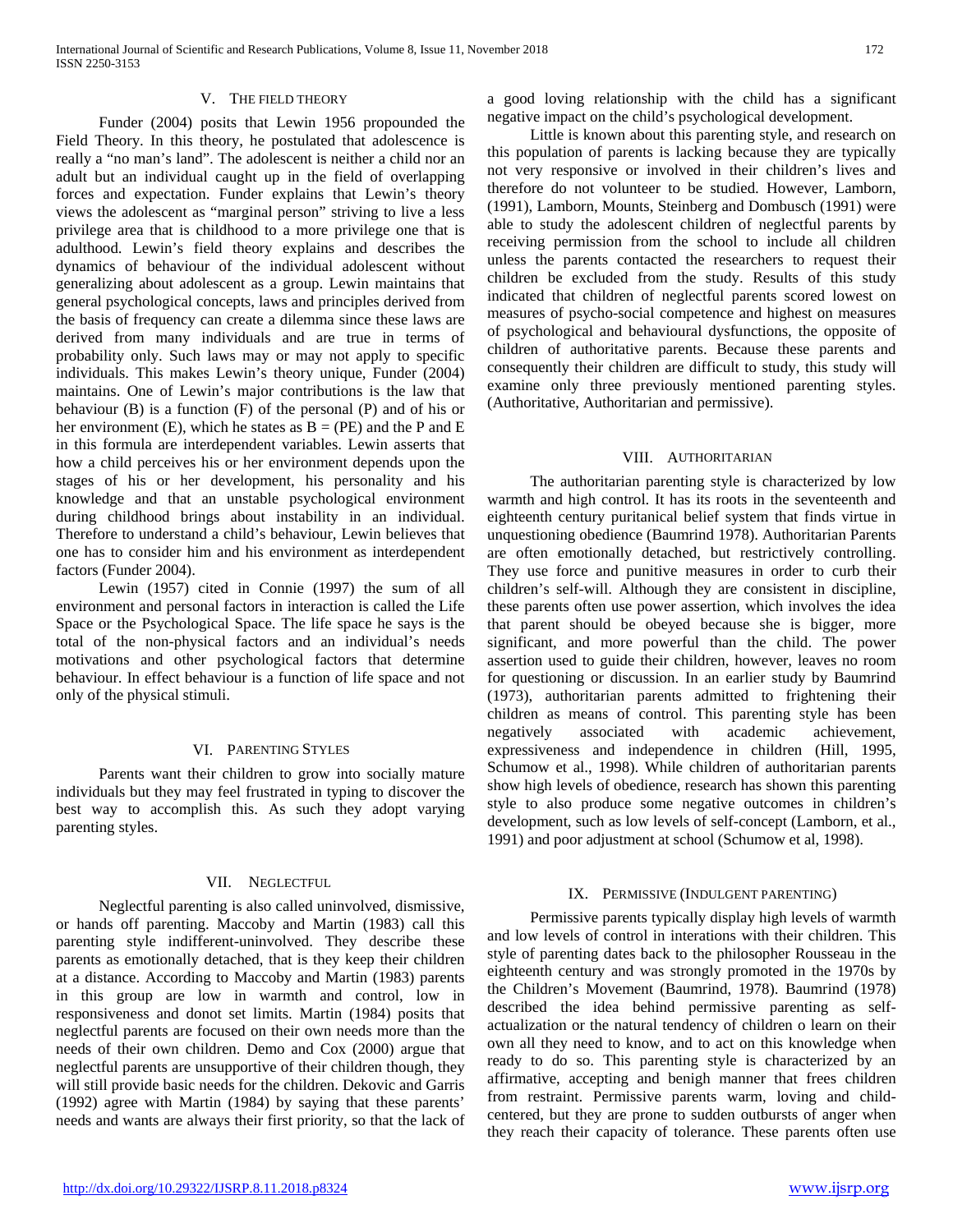love withdrawal and ridicule as a means of discipline. Though they often grant their children's demands for independence, they fail to engage in independence training of their children. (Baumrind, 1973). Like children in authoritarian homes, children reared in permissive homes also display some negative developmental outcomes. These children generally express high levels of self-confidence but are prone to drug abuse, delinquency, and a lack of interest in school during adolescent. (Lamborn et al., 1991). They are also more likely to use tobacco and alcohol as minors (Cohen and Rice, 1991).

#### X. AUTHORITATIVE

 High levels of warmth and high level of control characterize the authoritative parenting style. Authoritative parenting provides a balance between authoritarian and permissive parenting. Authoritative parents use reasoning and consistency in interactions with their children, placing high value on verbal give and take (Baumrind, 1978). These parents are more likely to use positive reinforcement and induction to guide their children. Induction involves explaining reasons and consequences to aid children in forming internalizing the concepts of right and wrong. Authoritative parents communicate clearly with their children, and they encourage their children's independent strivings (Baumrind 1973). Contrary to the previously described parenting styles, "authoritative discipline tends to foster in children a particular kind of social competence which is associated with success in Western society" (Baumrind, 1978 p. 245). Authoritative parenting has been associated with numerous positive child outcomes, such as self-regulation, high social competence, positive social adjustment, and low psychological and behavioural dysfunction (Grolnick and Ryan, 1989; Lamborn, et al 1991). Hill (1995) found authoritative parenting to be positively correlated with organization, achievement and intellectual orientation in children. Additionally, children of authoritative parents have also been shown to process higher levels of autonomy than children of authoritarian and permissive parents (Deslandes, 2000).

#### XI. EMPIRICAL STUDIES ON PARENTING STYLES

 In one of the best-known studies on the developmental consequences of parenting styles, Baumrind (1978) did a study into children's behaviour during routine activities in a preschool at a Middle-class North American nuclear family. She used purposive sample of 100 families. She rated children's behaviour on a 72 – item scale and correlated these ratings to obtain seven clusters of scores, representing seven dimensions of preschool behaviour such as hostile vs. friendly, resistive vs. cooperative, domineering vs. tractable, dominant vs. submissive, purposive vs. aimless, achievement-oriented vs. not achievement oriented and independent vs. suggestive. Baumrind interviewed each child's parents about their child-rearing beliefs and practices. The study concluded that parenting behaviours in 77 percent of their families fit one of three patterns:

 Authoritarian, Authoritative and permissive.Baumrind found that, on the average, each style of parenting was associated with different pattern of children's behaviour in the preschool: children of authoritarian tended to lack social competence in dealing with other children. In situation of moral conflict, they tended to look outside authority to decide what was right. These children were often characterized as lacking spontaneity and intellectual curiosity.

 Children of authoritative parents appeared more selfreliant, self-controlled and willing to explore. Baumrind believes that this is a result of the fact that authoritative parents set high standards for their children, they explain why they are being rewarded and punished. Such explanations improve children's understanding and acceptance of social rules. Children of permissive parents tended to be relatively immature, they had difficulty controlling their impulses, accepting responsibility for social actions, and acting independently In another studies on the influence of parenting styles on children's classroom motivation, Cramer (2001) examined the relationships between authoritarian, permissive and authoritative parenting styles and child outcomes as measured by child interviews and questionnaires. Cramer used a random sample of 281 students. Correlation analyses were performed to determine which demographic characteristics should be used as control variables. Regression analyses were also performed to examine the relationship between parenting styles and children's classroom motivation.

 The study concluded that mother's authoritative parenting was found to be positively related to children's mastery motivation, fathers' authoritarian parenting was found to be negatively related to children's mastery motivation and mothers' permissive parenting was negatively related to

teachers' perception of children's classroom motivation. Contrary to Cramer's expectations, mothers' authoritarian parenting was found to be positively related to children's mastery motivation and teachers' perceptions of children's classroom motivation. Research conducted in the years since Baumrinds initial publications has generally supported her observations and extended them to older children (Bornstein 1996). For example Dornbusch (1987) and Herman (1997) found that authoritative parenting is associated with better school performance and better social adjustment than authoritarian parenting among high school students, just as it is among preschoolers.

 Despite the consistency of these findings, the conclusion that authoritative parenting is most conducive to intellectual and social competence must be qualified in two important ways. Firstly, it is important to remember that the basic strategy for relating parenting behaviours to child behaviours used in these researches relies on correlational data. Consequently, there can be no certainty that differences in parenting styles caused the differences in children's behaviour. Caspi (1998) has summarized a variety of researches suggesting that it is just as likely that parenting style is influenced by the child's characteristic as it is that the child is shaped by a particular style of parenting. A particular active and easily frustrated child, for example may elicit authoritarian parenting whereas, from the same parents, an easy going or timid child might elicit an authoritative style. In support of this view, research on the personalities of biologically unrelated children in the same household has shown that children are quite different from one another, even though they were being raised by the same parents. (Plomin and Bergeman, 1991). Such findings imply one of two things: Patterns of Caregiving do not have effect on a child's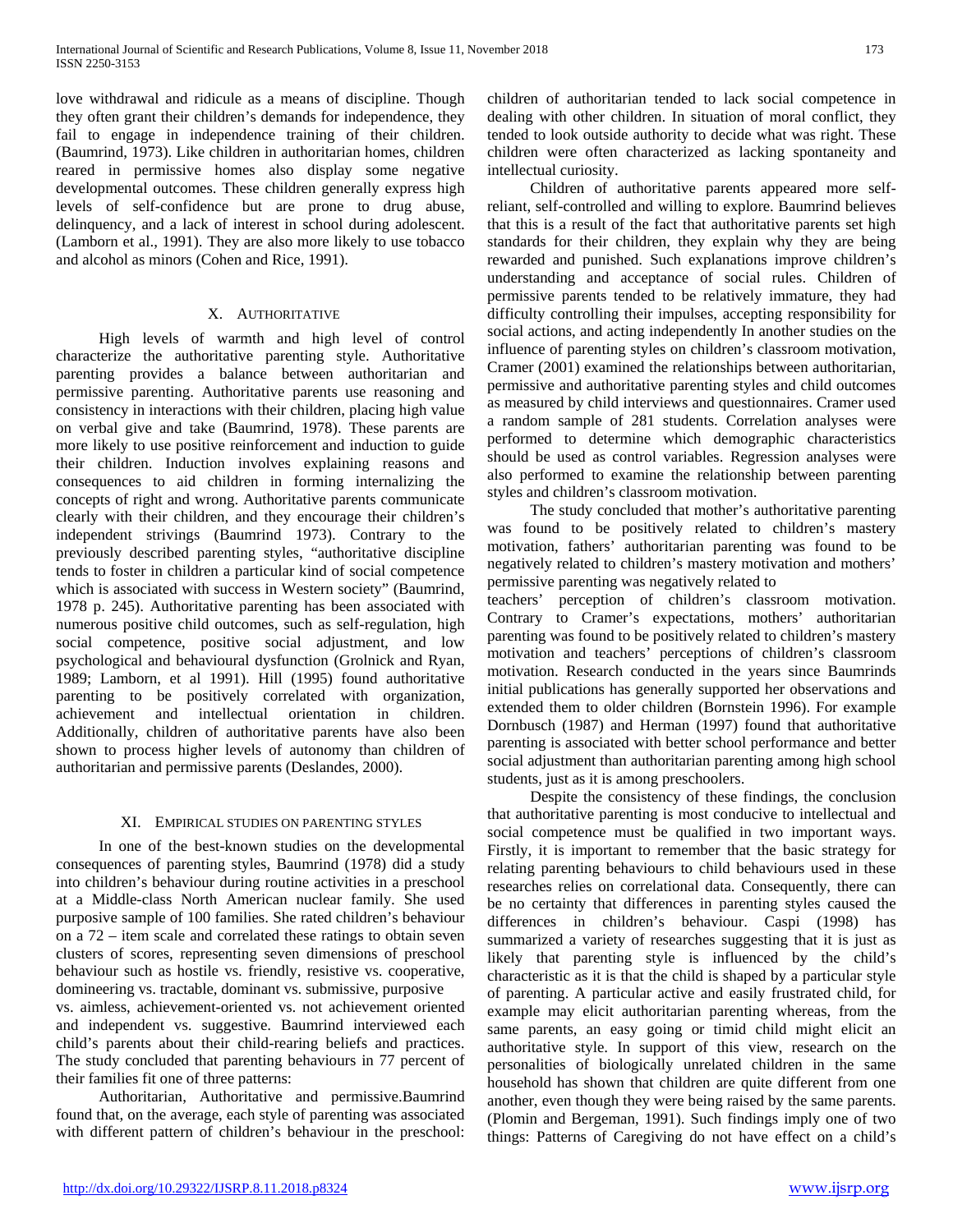behaviour or parents' patterns of caregiving vary from one child to the next. Either conclusion undermines the idea that parental styles of socialization are the causes of variations in children's development (Harris, 1998).

 The presence of both parents in the household has been found from various studies to be a factor determining the differences that existed in children's educational achievement and attainment. Fox (1994) pointed out that a family's interaction pattern affects the security of the child's attainment, patterns of aggressiveness, language and cognitive development. Thus interpersonal interaction between parents and their children help children develop intellectual abilities that enables them perform better at school. Studies conducted by Reed and Dubow (1997) on parent-child communication pointed out that of all the influences on child development, human relations are the most important. They posited that parent-child communication enhances children's cognitive and intellectual abilities in that children normally pick up most of their communication skills from parents. Again, through interaction, parents get to know more about their children's problems and offer immediate assistance to them. This often saves the children from trouble which could likely occur if such problems are not solved.

 Krien and Beller (1988) in a study conducted on educational attainment of children from single-parent families concluded that children in non-intact families had less investment in their education because they had lower family incomes and lived in poor communities. Perhaps even more important, children in non-intact families received less parental time and attention, single mothers were likely to be working outside home and had less income to cater for the educational needs of their children. A range of studies conducted by researchers (Simpson, McCarthy and Walker, 1995; Dennis and Erados 1995) examined the repercussions of father absence on children and by consensus postulated that, the loss of the father (role model) could predispose the child to maladjustment, delinquency and poor academic performance.

 Zimiles and Lee (1991) in a study on parenting style and its correlates showed how family structure can affect a student's school work. They compared students from three different types of families (intact, single-parent and step-families and the styles they adopt) with respect to high school grades and educational persistence. Based on a large sample of 13,582 from a national data set (the High School and Beyond Study), they found that differences among the three groups with regards to achievement test scores and high school grades were slightly but statistically significant. Students from both single-parent and step-families lagged behind those from intact families because both families used the authoritarian approach to parenting. But were indistinguishable from each other. This trend persisted even after the socio-economic status was taken into account. This study revealed the effects of family structure on children but it did not indicate the processes or mechanisms responsible in different environments for the academic motivation of children.

 A study by Mueller and Cooper (1986) extended the effects on family structure beyond student academic achievement. They employed a control group to study the effects of family structure on social adjustment in early adulthood. Their subjects were 1,448 Mid-West young adults. They found that the lower educational attainment of respondents reared in singleparent families appeared to be the result of the economic disadvantage and the style of parenting of such families rather than their structure. However, for some other outcomes such as economic attainment and marriage stability, children from singleparent families fared less well than their counterpart from twoparent families even after family of origin and economic conditions were controlled.

 Milne, Myers, Rosenthal and Ginsburg (1986) attempted to process in the study of the educational achievement of children from single-parent families. Working with two national data bases (the Sustaining Effect Study of Title,  $N = 12,249$  and the High School and Beyond,  $N = 2700$ ), Milne and her colleagues examined the effects of living in a one parent family on children's classroom motivation and academic achievement. In their analysis, they not only examined the effects of socioeconomic status, race, and age but also the effects of several process variables including their custodial mother's educational expectations, number of books in the home, homework monitoring and time use at home. They found that students from two-parent families had higher scores on reading and mathematics achievement tests than students from one-parent families. This trend persisted even after race and age were taken into account. They also found that parents' educational expectation for students were significant mediators of the effects of family structure. Based on the small and non-significant direct effects of family structure on academic achievement. Milne et al (1986) argued that the negative effects of living in a one-parent family work primarily through other variables such as socioeconomic status, parenting styles and parents educational expectations.

 Using data from the "class structure and class consciousness in the Federal Republic of Germany" survey collected in 1985, they based their analysis on a sub-sample of the larger survey which was limited to persons with ages between 18 and 39. They had a sample of 939 respondents. They found that research in the United States of America showed that children who grew up with single parents were more likely to drop out of school than those who grew up with two parents, and children whose parents divorced had lower educational attainments than children whose parents did not divorce. This happened as a result of low parental support, control and supervision, low access to economic resources and stress that come with change from a two-parent family to a one-parent family. These resulted in low classroom motivation which led into low academic aspirations and achievements which also led to low educational attainment.

 In contrast, Singlemann and Wojtkiewicz in the end showed that when the normal socio-economic factors were held constant, growing up in a single-parent household had little effect on the educational attainment of children in Germany but had a negative effect on vocational training than those who lived with two-parents. On the other hand, growing up with a single-parent was more likely to affect the educational attainment of children in America.

 Kugh (2000) categorized factors that affect parents' attitudes towards schooling under three main headings – parents' background and characteristics, the cost and benefits parents see in education and the general norms and practices of the community. He submitted that certain background characteristics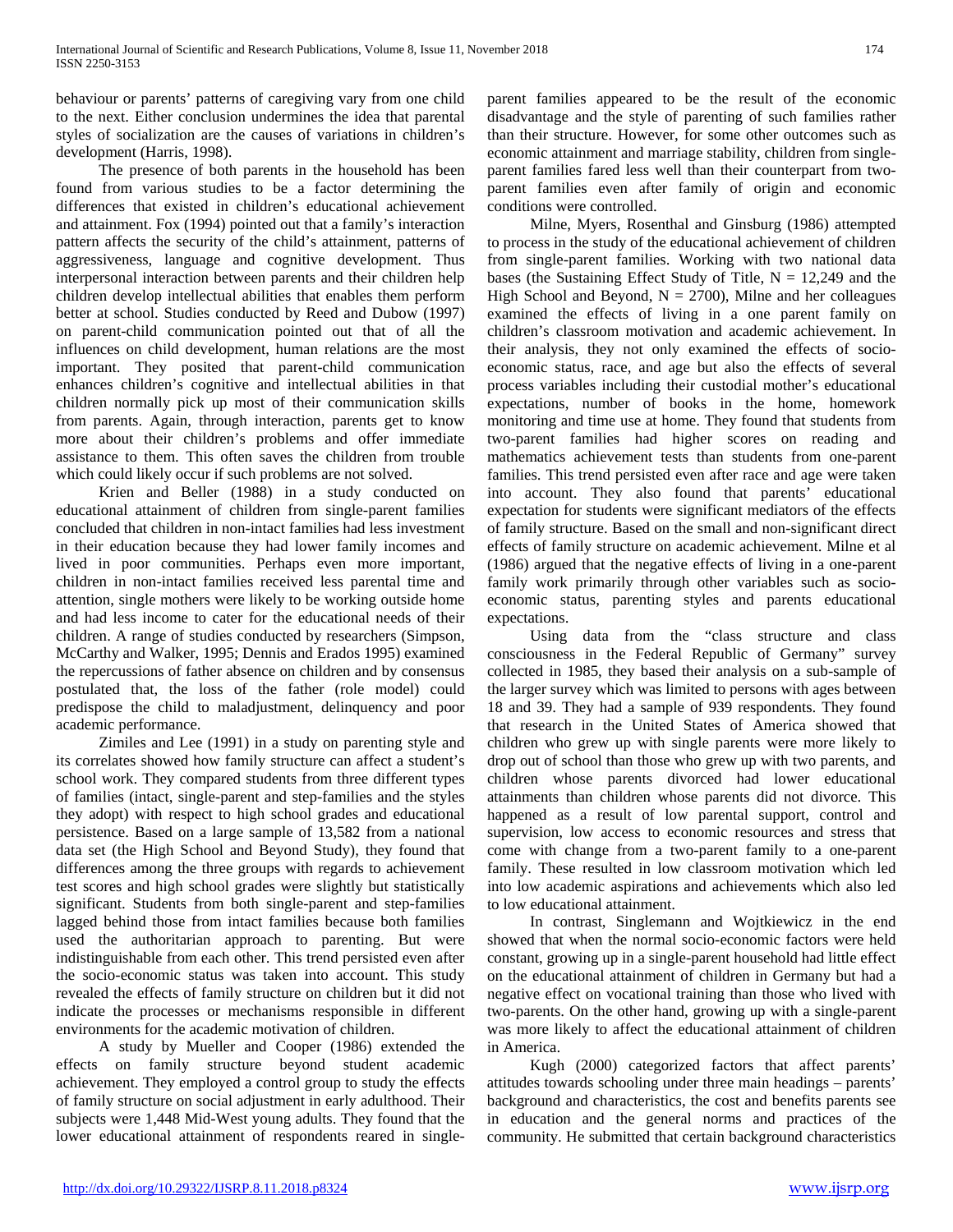of parents have been shown in a number of studies to be correlated with educational participation. The three most important are economic level, parental education and place of residence. According to him, research studies by Filmer (1999), showed that fewer children of the poor complete grade one, while more children of the Wealthy do so. Therefore, when households' incomes are low, children's classroom motivation is likely to be affected negatively.

Addae-Mensah, Djangmah and Agbenyega (1973) in a on family background and educational opportunities in Ghana, found that students of parents of high educational and income were admitted to the top ten schools in Ghana between 1968 and 1970. They also discovered that 43 percent of them came from high income families and only 14.4 percent came from farmers, fishermen and labourers' families and 14 percent had no occupation listed.

 Opare (1999) opined that besides the social support that middle class parents offer to their children and wards, such parents also monitor the progress of their children in school and make their children feel as sense of belonging. Such a sense of belonging, according to him, invariably tends to serve as a motivator to pupils to learn hard. Opare's view harmonizes with the findings of Majoribanks (1988) in a longitudinal study that the aspirations of parents middle class families had differential linear and curvilear associations with the educational and occupational outcomes of young adults from different social status groups. Majoribanks (1988) posited that for young adults in the middle class social status families, parental aspirations had a curvilinear association with education attainment until the threshold level is attained.

 Blau and Duncan (1977) cited in Majoribanks (19880 showed that parents' education was a major predictor of a child's reading ability and success. Although parents' education particularly maternal education has been found to be an important predictor of children's reading level and other school achievements, the question of precisely how better and educated parents confer an advantage on their children remain open. Studies have suggested that mother's education is related to how they think about and behave toward their children which may, in turn have an effect on their children's classroom motivation (Durkin 1986; Laosa 1978) cited in majoribanks (1988). Educated mothers, it is explained, provide their children with more materials and activities that promote literacy and become more directly involved in their children's education. This finding corroborates the research result of Leibowitz (1974) as cited by Kalmijn (1994). The results indicated that the influence of mother's education on school related outcomes was stronger than that of the father's. This was because an educated mother sets examples for children and gives help in school related work.

 Snow (1991) argued that mother with more education is likely to have a higher degree of literacy, would probably provide more extensive experience for her children, and is likely to have higher educational aspirations for them. She posited further that mother's educational level and their aspirations for their children seemed to matter more to children's achievement than did fathers'. The explanation offered was that in general, mothers helped with homework, selected reading materials, answered questions, read bedtime stories, enforced television rules and in many other ways serve as the father's

teacher.Further research on status attainment indicate that educational aspirations of parents are associated with higher aspirations in children and that this association accounts for a significant part of the association between father's and son's educational attainment. (Astone and McLanahan 1991).

 Bishop (1989) indicated that a study conducted at the University of Karachi Pakistan showed that children of parents with university of education were over represented at the university 27 times compared to children of illiterate parents. This finding is consistent with findings of studies carried out in Brazil, India and Colombia. The finding showed that children from educated parents were strongly over-represented among students at the university. Bishop also asserted that in virtually all nations today, irrespective of ideology or level of development, children of parents who are high on the occupational and social scale tended to get more years of schooling than those of low-income children.According to him, in a supposedly strictly egalitarian country such as the former Soviet-Union, there was concern that students at universities were dominated by those from professional and managerial background. Students of peasant origin, especially those from rural areas whose parents had little or no education were handicapped compared to children of professional urban parents (Bishop 1989). These results go to support the Role Model Theory which stresses that parents set examples for their children. Hence a parent with more education acts as a model or a motivator which encourages similar behaviour from his or her offspring (Harveman, Wolfe and Spaulding 1991).

 Cohen (1987) did agree to the assertion when he stated that there is a strong correlation between parental education and children's classroom motivation. He explained that a parent transmits his or her educational values through modeling and redefining. Moreover if a parent's education attainment is high, education appears to his or her children as the outré to socioeconomic success. Conversely, if a parent's education is low, education appears irrelevant to his or her children. The implication here is that parents with high educational status become role models for their children in terms of classroom motivation and academic achievement. The reason for this according to Godfried (1994) is that well educated parents more often actively involved and interested in their children's academic progress.

#### XII. PARENTING STYLES AS RELATED TO MARITAL STATUS

 Approximately half of all marriages in the United States end in divorce, and it has been estimated that about 30 percent of all children born to married couples will see their parents' divorce sometime before they are 18 years old (Furstenberg &Charlin, 1991). Amato and Keith, (1991) children whose parents have divorced are twice as likely as children whose parents are still together to have problems in school, to act out, to be depressed and unhappy, to have less self-esteem, and to be less socially responsible and competent.Emery and Forehand, (1994) are of the view that most children whose parents divorce make some adjustment to the situation and develop into competent individuals who function normally. They agree that in the short run, however, the breakup of a family is dislocating for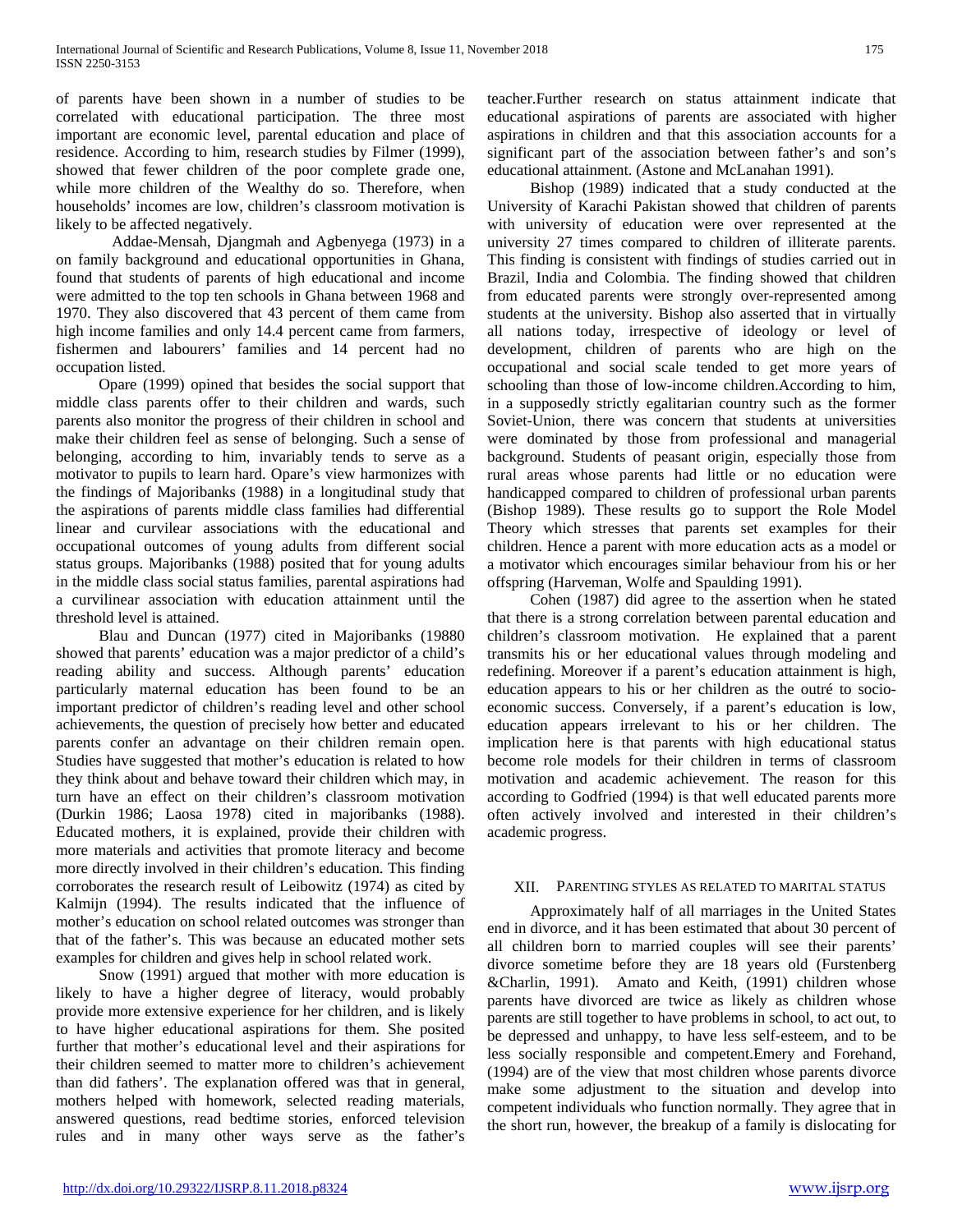everyone involved and often immediately following a divorce there is deterioration in parenting.

 Amato and Keith (1991) agreed to the assertion by stating that custodial parents are often socially isolated and lonely. They are of the view that single parents have no one to support them when the children question their authority and no one to act as a buffer between them and their children. They assert that the task of parenting is even more difficult for a custodial mother when the father sees his children only occasionally and is indulgent or permissive on these occasions.Although it makes intuitive sense that the losses associated with the breakup of a family are the causes of various behavioural and social problems experienced by children of a divorced family, a number of studies that collected data about children before their parents divorced have cast doubt on this idea. Many researchers have suggested that it is the style a parent adopts and not divorce itself, that poses the greatest risk for children's development.

#### XIII. IMPACT OF PARENT'S SOCIO ECONOMIC STATUS ON PARENTING STYLE

 Poverty touches all aspects of family life: the quality of housing and health care, access to education and recreational facilities (Duncan and Brooks – Gunn, 1997; McLoyd, 1998). Poverty also appears to affect parents' approach to child rearing. Studies in many parts of the world have found that, families living close to the subsistence level parents are likely to adopt child-rearing practices that are controlling in a manner akin to the authoritarian pattern described by Baumrind. Le Vine (1974) cited in Cole and Cole (2001) parents who know what it means to eke out a living see obedience as the means by which their children will be able to make their way in the world and establish themselves economically in the young adulthood when the basis must be laid for the economic security of their immediate families.

 An emphasis on obedience is also frequently encountered in poor families in the United States, in part for the economically based reason cited by Le Vine. In addition, some researchers have suggested that poor minority mothers in the United States demand unquestioning obedience and discourage their children's curiosity because the dangerous circumstances of their daily life make independence on the part of their children too risky, (McLoyd, 1998). Another important way in which poverty influences parenting is by raising the level of parents' stress. Parents whom are under stress are less nurturant, more likely to resort to physical punishment and less consistent when they interact with their children. Although scanty resources offer one explanation for obedience-oriented parenting styles, there are other factors. Several studies have shown that the parents' type of work is directly related to their style of interaction with their children at home. (Greenberg 1994; Crouter, 1994).

# XIV. PARENTS' LEVEL OF EDUCATION AND CHILDREN'S CLASSROOM MOTIVATION

 Research indicates that educational level of a parent is particularly influential in determining whether a child is intrinsically motivated in the classroom. Ersado (2005) asserts that a parent's level of education is the most consistent determinant of child's education and employment decisions. Hallman (2006) agrees with the above assertion and stated that higher level of education of parents or household heads turns to be associated with increased access to education, higher attendance rates, higher intrinsically motivated children and lower dropout rates. A number of reasons have been advanced for the association between parents' level of education and children's higher level of classroom motivation. Pryor and Ampiah (2003) are of the view that non-educated parents are not able to provide support, offer help, do not understand children's position in decision making and they evaluate their children's behaviour and attitudes according to a set of traditional standards and often do not appreciate the benefits of schooling. Pryor and Ampiah assert that educated parents provide intellectually stimulating environment, encourage independent action of children and that they have ability to understand children's behaviour and actions. Such parents they concluded demonstrate a high commitment to education of their children not only by owing books and reading to their children but also by requiring their children to do extensive homework.

 Brown and Parkers (2002) a research in China indicated that for each additional year of a father's education, the probability of his child dropping out of school falls by 12-14%. However, a study done in Brazil by Cardoso and Verner (2007) argue that the schooling level of the mother does not have significant impact on the probability of the child dropping out of school.

 These studies imply that a child's classroom motivation is not determine by his or her parents' level of education alone. Al Samarri and Peagood (1988) conducted a research in Tanzania which also suggested that a father's education has a greater influence on boy's primary schooling and the mother's on girls. The same research did indicate that while a married mother's primary education can increase the probability of girls enrolling in primary school by 9.7% and secondary by 17.6%, it has no significant effect on the enrolment of boys. This implies that educated mothers have a stronger preference for their daughter's education. From the above studies done, it can be concluded that parenting is a dynamic phenomenon and that whereas parents' level of education may influence their children's classroom motivation, the child's Characteristics such as determination and resiliency do count.

#### XV. PARENTING STYLES AND CHILDREN'S CLASSROOM **MOTIVATION**

 In the earlier half of the twentieth century, motivation was thought by those in the field of psychology to be based on "drives" Such as animal or instinctual drives (White, 1959). Drive theories, however, could not explain the curiosity or desire to manipulate or control the environment that was evident in research on these theories. Effectance motivation (also called competence motivation) involves behaviour characterized by curiosity, exploration, and experimentation propelled by the feeling of efficacy that comes with mastering one's environment (White, 1959). White's theory of motivation brought about a shift in thinking regarding the ideas of motivation prevalent at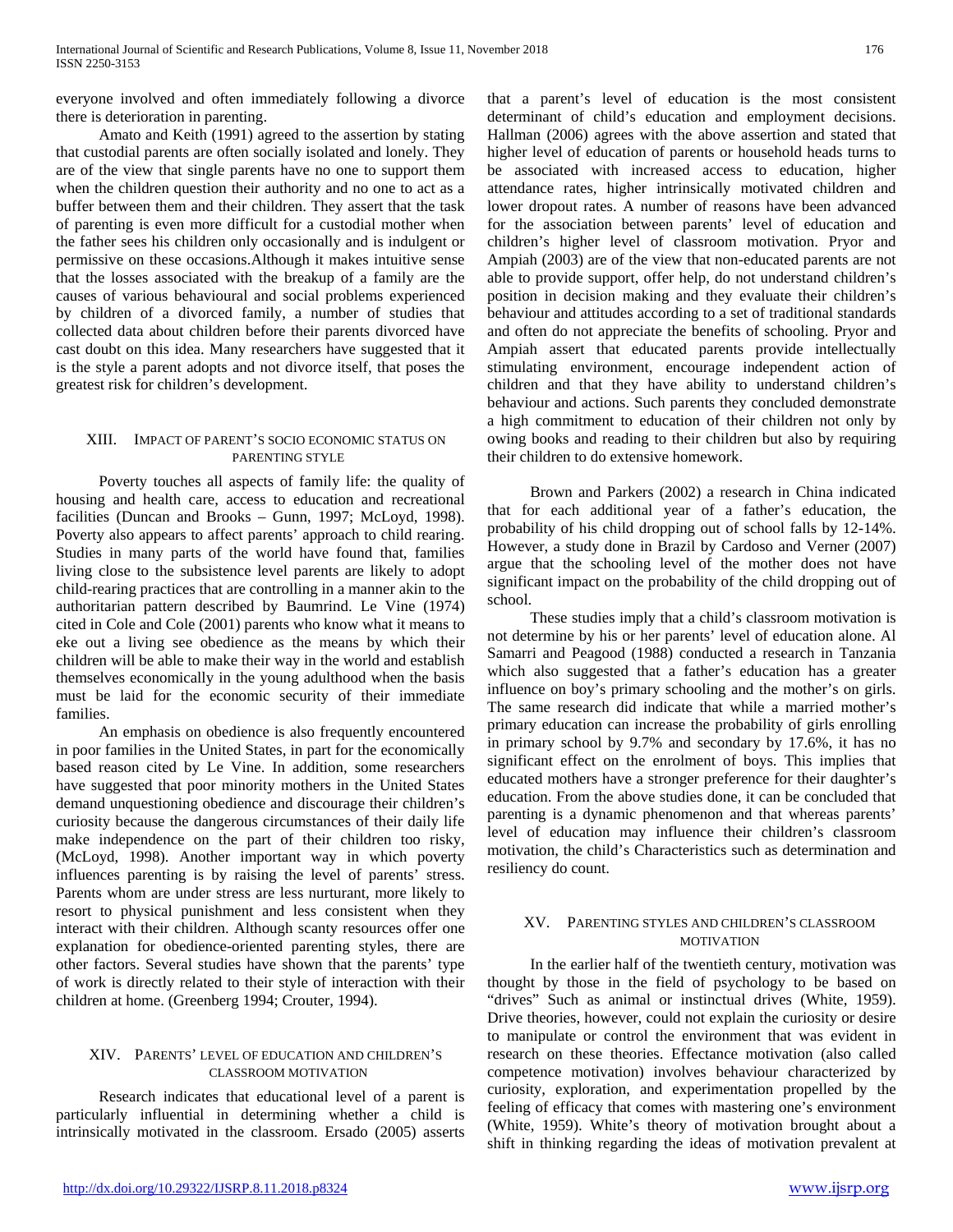that time. (Harter, 1978). Much research has focused on effectance motivation in regard to intrinsic versus extrinsic motivation orientation (Amabile, Hill, Hennessey. And Tighe, 1994, Boggiano and Barrett 1985; Harter, 1978; 1981, Gottfried, 1985; 1990).Boggiano and Barrett (1985) examined motivational orientation as a mediator of the influence of failure feedback on children's future performance. The results of this study indicated that an intrinsic motivational orientation had a positive influence on children's persistence in completing future tasks. Gottfried (1985; 1990) found children's intrinsic motivation to be positively related to academic achievement. Many of these researchers further focused on how intrinsic and extrinsic motivation influence school behaviour.

 Past research has focused on the relationships between motivation and varying aspects of school behaviour, such as perceptions of academic achievement, personal control, grades, and perceptions of academic competence, goal setting, and academic anxiety (Boggiano et al., 1988; Elliot and Dweck, 1988; Gottfried, 1985). In an another investigation of the relationship between motivation and school, Anderman, Griesinger and Westerfield (1998) examined adolescent's perceptions of and involvement in cheating in relation to their motivational goals and their perceptions of performance and external factors in the classroom. The results of this study indicated that children who cheated thought their class was extrinsically focused and their school was focused on performance. Lange, Mckinnon and Nida (1989) determined that motivational factors directly contribute to young children's recall proficiency. In addition to the desire to understand the relationship between motivation and school, still other researchers sought to find the source of motivational orientation beginning from the home (Ginsburg and Brostein, 1993; Hokoda and Fincham, 1995; Wentzel 1998). Gottfried et al (1994) found that parental motivational practices play a distinctive role in children's academic intrinsic motivation. In another infestation of parenting behaviours, Ginsburg and Bronstein (1993) found that over-and under-controlling parenting styles were linked to extrinsic motivation while parental encouragement in response to grades and autonomy-supporting family styles were linked to intrinsic motivation.

 Dweck (1999) has been studying the question of why some children are motivated to try hard in school in the face of difficulties and even failure, while others stop trying as soon as they encounter difficulty. Dweck hypothesized two patterns of motivation that was observed in early childhood and became especially prominent once children entered school, where their failures and success are visible to their classmates.According to this hypothesis, some children develop a motivational pattern that is referred to as Mastery Orientation. In her view, even if these children have just done poorly or failed at a task, they remain optimistic and tell themselves", "I can do it fi I try harder next time". As a result of this kind of thinking, they tend to persist in the face of difficulties and to lok for challenges similar to those they are struggling with. Over time, this kind of motivation pattern allows these children to improve their academic performance. These children according to the study were traced to the authoritative parenting style. By contrast other children develop a helpless motivational pattern,. When they fail at a task, they tell themselves, "I can't do that", and they give up trying altogether. When they encounter similar task in the future, they tend to avoid them. This helpless orientation toward difficulty and failure lowers these children's chance of achieving academic success. Children of the helpless orientation were traced to the authoritarian type of parenting.

 Dweck (1999) tested her hypothesis by presenting several jigsaw puzzles to  $4 - and -5 - year - old children$ . Unknown to the children, only one of the puzzles actually could be completed. Some of the children did not become upset when they failed at the impossible puzzles and took the task as a challenge, showing a mastery motivational pattern, others became upset and gave up, showing the helpless pattern, just as Dweck had predicted. When these same children were invited back to play with the puzzles at later time, those who did not persist on the impossible puzzles wanted to play only with the puzzle they had successfully completed, while the more mastery-oriented children wanted to try again to solve the puzzles that had stumped them (Dweck, 1999). It might be thought that more able students would be the ones who typically display the mastery oriented pattern and that less able students would be the ones who readily give up in the face of difficulty and avoid challenges.Yet Dweck found that these two patterns were not related to children's IQ scores or their academic achievement. She reports that many able students give up in the face of difficulty and many weaker students show a mastery orientation. The trend was traced to home – the parenting styles children were offered with (Dweck, 1999).

 Around the age of 12, when children make the transition from elementary to Junior High School, the two motivational patterns begin to relate to school success. Dweck (1999) attributes this effect not only to an intensification of the demands that are made on children from home as they move from elementary school to Junior High School but also to the increased complexity in children's thinking about concepts such as intelligence, effort and success. At about 12 years of age, Dweck, (1999) asserts that North American children begin to articulate theories about what it means to "be intelligent". According to her, some children have an entity model of intelligence. She sees intelligence as a fixed quality that each person has a certain amount of. To her, other children, by contrast, have an incremental model of intelligence. Again, she says intelligence is something that can grow as one learns and has new experiences.

 Dweck (1999) junior high school children's theories about intelligence also include ideas about how effort is related to outcome. Some children according to her believe that academic success depends primarily on ability, which they believe to be a fixed category. Others also believe that academic success depends on effort, and that expanding effort can lead to increased intelligence.Dweck has found that children who develop the helpless pattern generally hold an entity view of intelligence. They believe that they the children fail because they lack ability and that nothing they can do will change this. Because they view intelligence as a fixed entity, they try to avoid situations that put them at risk for failure and feel hopeless when they are confronted with challenging tasks. Children who develop a mastery-orientation pattern adopt precisely the opposite way of interpreting challenging situations because they view intelligence as incremental. They believe that if they apply themselves, and try hard enough, they will succeed and become more intelligent. When these children fail, their response is to try harder the next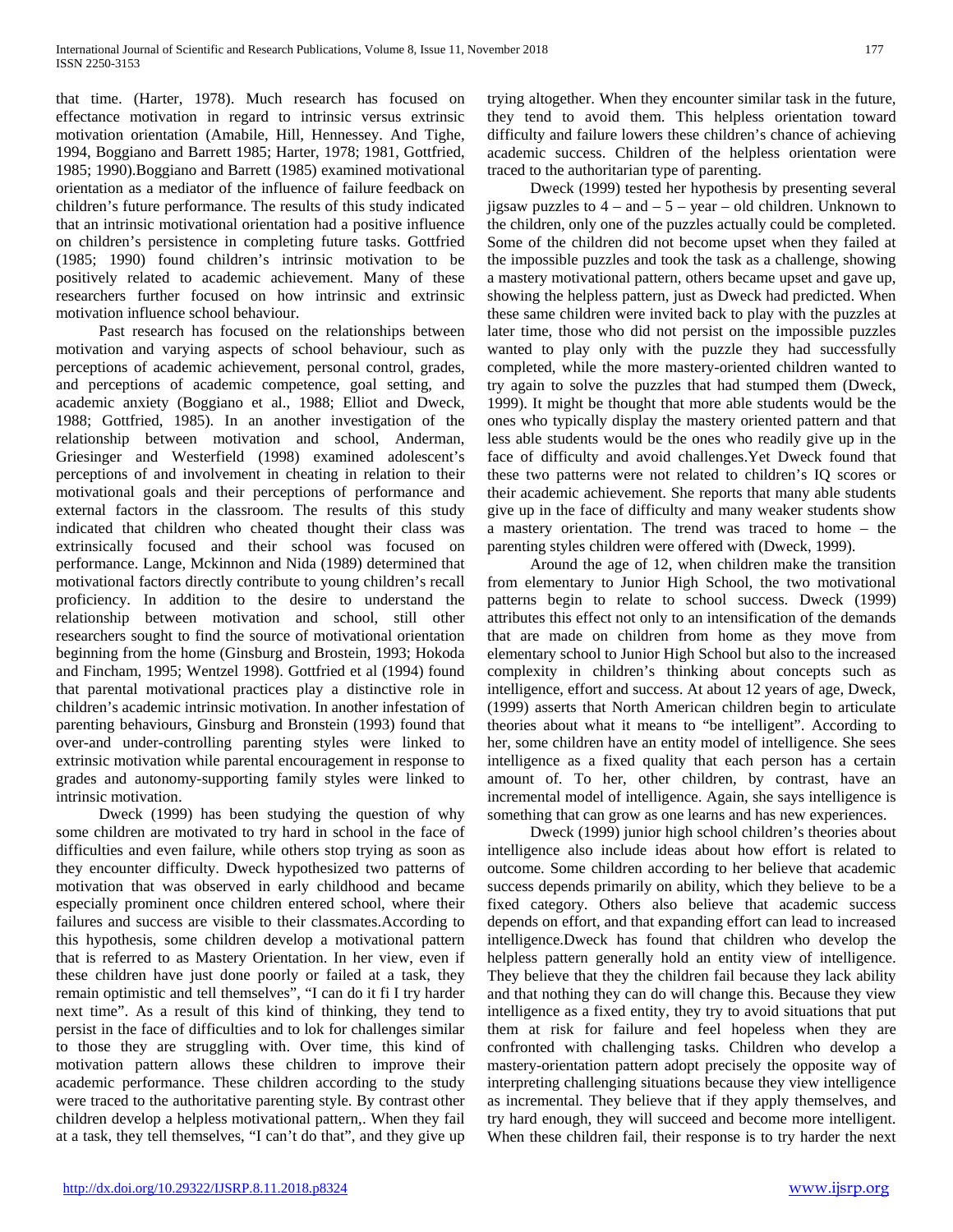time. As children encounter the more challenging environment of Junior High, their particular ways of interpreting and responding to failure cause notable achievement gaps between students who adopt one or the other of the two motivational patterns. (Dweck, 1999).Dweck found high correlation between these motivational patterns and the types of parenting children receive at home. Uninvolved parents Dweck says produced they helpless motivational pattern of children while the authoritative parenting style brings about the mastery motivational orientation and parenting styles.

# XVI. INTRINSIC MOTIVATION

 Intrinsic motivation can be defined as the degree to which a child's tendency to engage in classroom learning activities is driven by internal motivational factors (Harter, 1981). Gottfried el al (1998) defined it as "the performance of activities for their own sake in which pleasure is inherent in the activity itself" Santrock (2005) views it as internal factors such as selfdetermination , curiosity, challenges and effort. Intrinsic motivation is in contrast to extrinsic motivation which involves behaviours prompted by outside forces such as rewards and punishment. Some research has indicated that motivational orientation can change over time. In a seminal study of children across grades six through nine, Harter (1981) found a developmental shift from intrinsic to extrinsic motivation in the area of mastery motivation, which included curiosity, preference for challenge, and independent mastery. Additionally, this study indicated a developmental shift from extrinsic to intrinsic motivation in the area of judgment motivation, which included independent judgment and internal criteria for success or failure. This research indicated that as children grow older, their achievement orientations change depending upon the nature of the tasks in which they are engaged. Intrinsic motivation has been linked to several positive outcomes for children, particularly in the academic arena. Gottfried (1990) found intrinsic motivation to be positively related to children's achievement IQ, and perceptions of competence. Boggiano and Barrett (1985) found intrinsically oriented children to be more persistent after failure counterparts. They influence of parenting on the relationship liking intrinsic motivation to positive academic outcomes for children is the major tenant of the current study.

 In a study of students and their parents, Ginsberg and Bronstein (1993) found results consistent with other recent research (Dornbussch, Ritters, Leiderman, Roberts and Fraleigh, 1987; Grolnick and Ryan 1989, Elmen and Mounts, 1989) that indicated that authoritative parenting styles lead to intrinsic motivation while authoritarian and permissive parenting styles lead to extrinsic motivation. Leung and Kwan (1998) examined motivational orientation as a mediator between parenting style and self-perceived academic competence in a style of adolescents using measures constructed for the purpose of their study. The results of this study indicate that authoritative parenting leads to intrinsic motivation while neglectful parenting leads to motivation, which the researchers define as a lack of motivation. The results also indicated that authoritarian parenting leads to extrinsic motivation and studies were found that used a myriad of variables to examine the relationship between home and school (Boveja, 1998; Dornbusch et al; 1987; Leung, Lau, and Lam, 1998; Wentzel, 1998). Wentzel, (1998) examined how the home environment and other factors influenced classroom motivation. The results of this study indicated that parent support, clearly a concept related to warmth, was a positive predictor of schoolrelated interest and goal orientations. Dornbusch et al (1987) examined the relationship between authoritarian, permissive, and authoritative parenting styles and adolescent school performance. This investigation found that authoritarian and permissive parenting styles were negatively associated with higher grades, while the authoritative parenting style was positively associated with higher grades. Leung et al (1998) examined the influence of parenting style on academic achievement. Their results revealed that academic achievement was negatively related to academic authoritarianism. In a study of adolescent minority students (Hispanic American, African American, and Asian American), Boveja (1998) found that adolescents who perceived their parents to be authoritative engaged in more effective learning and studying strategies.

# XVII. THEORIES OF MOTIVATION

 Bandura's Socio cognitive theory (1986) student motivation is neither an innate concept nor a trait of personality, but rather a construct that is built out of individual learning activities, an experience, and that varies from one situation or context to another. Some psychologists also believe that behaviourists basically are right when they say development is learned and is influenced strongly by environmental experiences. Bandura (1986) and Mischel (1973) initially labeled the theory cognitive social learning theory. Bandura andMischel believe that cognitive processes are important mediators of environment behaviour connections. Bandura's early research programme focused heavily on observational learning. But his recent model of learning and development involved behaviour, the persona and the environment. To Bandura, behaviour, the person (cognitive) and environmental factors operate interactively. To him, behaviour can be influenced by personal factors and vice versa. The person's cognitive activities can influence the environment; the environment can also change the person's cognitive, and so on.

 Educational motivation has been studied extensively by psychologist, educators, and other social scientists. Many theories have been advanced to explain how goals, interacting with external and internal factors influence motivation. Attribution theory, self-perception theory (self-esteem) and goal setting and mastery theory are considered amongst the leading theories within this realm. Baker, Kanan and Al-Misnad (2008), attribution theory explains the psychosocial reasons for the behaviour of individuals in social interactions. Furthermore, it explains whether individuals attribute their success or failure to causes within themselves or to event outside of their control.

 To them, research findings both in the west and the Arab world on the relationship between locus of control and achievement motivation have been linked to parenting. Collins (2000)in a study on family configurations and socializations practices found that children who have internal attribution were positively traced to patterns of parenting where relationships between parent and child is reciprocal and high in bidirectional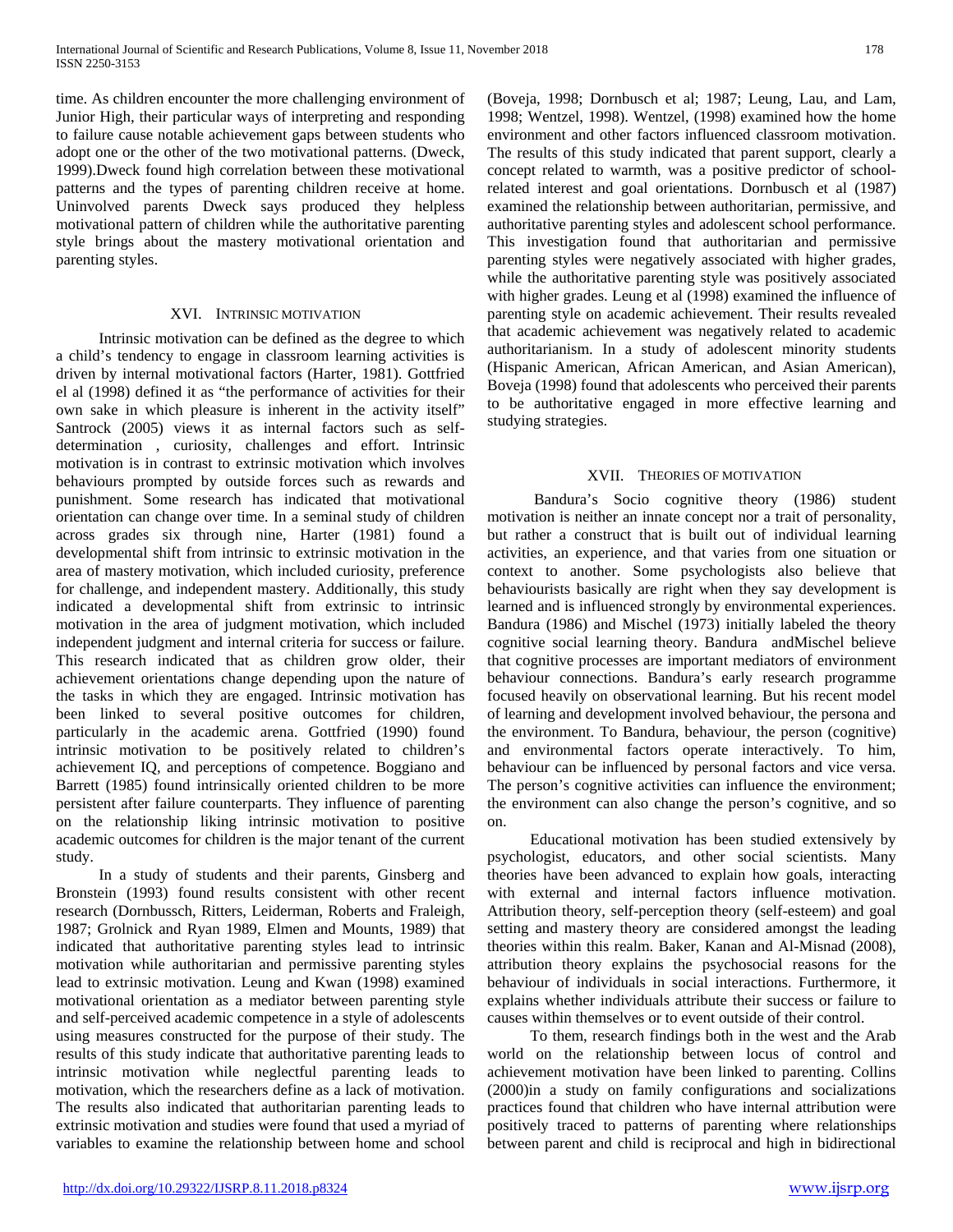communication. The study also indicated that children, who think they are personally responsible for their success have been found to spend more time on homework, try longer to solve problems and get higher grades than children who believe things are beyond their personal control. Baker et al (2008) further found parenting style which involves children in discussion, decision making and reasoning with children to be strongly associated with child who are internally-oriented. Kwan (1999) examined motivational orientation as a mediator between parenting styles and internal attribution.

 The results of this study also indicated that authoritarian and permissive parenting lead to extrinsic motivation and intrinsic motivation while authoritative parenting leads to intrinsic motivation. Zhicheng and Stephen (1999) cited in Barker et al (2008) concluded in their study that; being academically motivated, preferring internal attributions for academic outcomes, and having confidence in one's ability to do well in college do not directly result in good academic performance. Also an increasing body of research is supporting the idea that both self-perception of competence and selfregulation direct motivation towards the attainment of an academic goal (Pintrich, 2000, Zimmerman, 1989) cited in (Barker et al 2008).

 Effective self-regulation depends on holding an optimal sense of self efficacy (perceived competence) for learning, and on making attribution (perceived causes of outcomes) that enhances self-efficacy and motivation towards achieving certain goals. Similar to the case of research on attribution theory, other research has failed to provide conclusive links between mastery of goals, parenting styles and academic performance. While some studies found mastery of goals to be positively linked to positive childrearing practices which in turn results in higher academic achievement (Wolters 2004), others failed to establish this link (Pintrich, 2000; Zhicheng and Stephen, 1999). Closely related to attribution and goal achievement theory is self-worth theory which states that, in certain situation, students stand to gain by not trying and deliberately withholding effort. If poor performance is a threat to a person's sense of self-esteem, lack of effort is likely to occur most often after an experience of failure. Failure threatens self-estimates of ability and creates uncertainty regarding the individual's ability to perform well on a subsequent basis. If the following performance turns out to be poor, then doubts concerning ability are confirmed (Thompson, Dandson and Barber 1995).

#### XVIII. THEORETICAL FRAMEWORK OF THE STUDY

 The theoretical framework for the study is adopted from socio-cognitive theories (Bandura, 1986) and explains how parental characteristics such as level of education, marital status and socio-economic status indirectly influence their children's classroom motivation, i.e. academic locus of control through parenting styles i.e. Authoritative, Authoritarian and Permissive..

 The authoritative parenting style is associated with numerous positive child outcomes such as self-regulation, high social competence and high intellectual achievement. Baumrind (1978) believes that children here are more self-controlled, selfreliant and willing to explore. In the authoritarian style children rarely take initiative, have low level of self-concept and poor academic adjustment. (Baumrind 1978). With Permissive Style, children generally express high levels of self-confidence but are prone to delinquency and a lack of interest in academic work during adolescent (Cole and Cole 2001). The Model further hypotheses that these parenting styles will in turn directly influence children's academic motivation in terms of their academic locus of control. The locus of control construct was proposed by Rotter (1966). According to Rotter, people are motivated according to whether they believe that they have control on whatever happens to them in life or that whatever happens to them in life is by chance or controlled by external forces. Rotter calls people who believe that they are responsible for what happens to them in life or have control on life events 'Internals'.

 People who believe that what happens to them in life is by chance or they have no control on life events he calls 'External'. The locus of control construct has been applied in the area of health (Wallston and Wallston 1990) and education (Palenzuala, 1988). Studies by Wallston and Wallston (1990) have shown that patient who are intrinsically motivated recover quicker from surgery than those who are Extrinsically motivated. In the educational context, studies by Ofori and Charlton, (2002); Plalenzuala, (1990); Pintrich and DeGroote (1990) have shown that internally oriented students perform academically better than their externally oriented counterparts. This is because the internal student believes that for example, thether he or she fails an examination will depend on him or herself and will not blame others for it. Such internal beliefs then motivate the students to learn in order to avoid failure. On the other hand, the externally oriented students are ready to blame others for his or her failure and therefore will not be motivated to learn.

# XIX. RESEARCH DESIGN

 The study is intended to examine the relationship between family processes, more specifically parenting styles and children's classroom motivation. This invariably involves a close scrutiny of how the various styles of parenting affect children's classroom motivation. The design involves an independent variable parenting styles (i.e authoritative, authoritarian and permissive) and one dependent variable that is children's classroom motivation. Against this background, the descriptive survey using the quantitative approach was chosen for the study. A quantitative approach is the use of statistical methods of data analysis to study samples so that findings can be generalized beyond the sample to the population (Wallen and Fraekel 1993).Cohen and Manion (1991) descriptive surveys gather data at a point in time with the intention of describing the nature of existing conditions or identifying standards against which existing conditions can be compared, or determining the relationship that exists between specific events.

 Cohen and Manion explained that in descriptive survey, the collection of information typically involves in or more of the following data gathering techniques; structures or semistructures interviews, self-completed or total postal questionnaire, standardized test of attainment or performance and attitude scales. The descriptive design was chosen because; it has the advantage of providing good response from a wide range of people. At the same time, it provides a meaningful picture of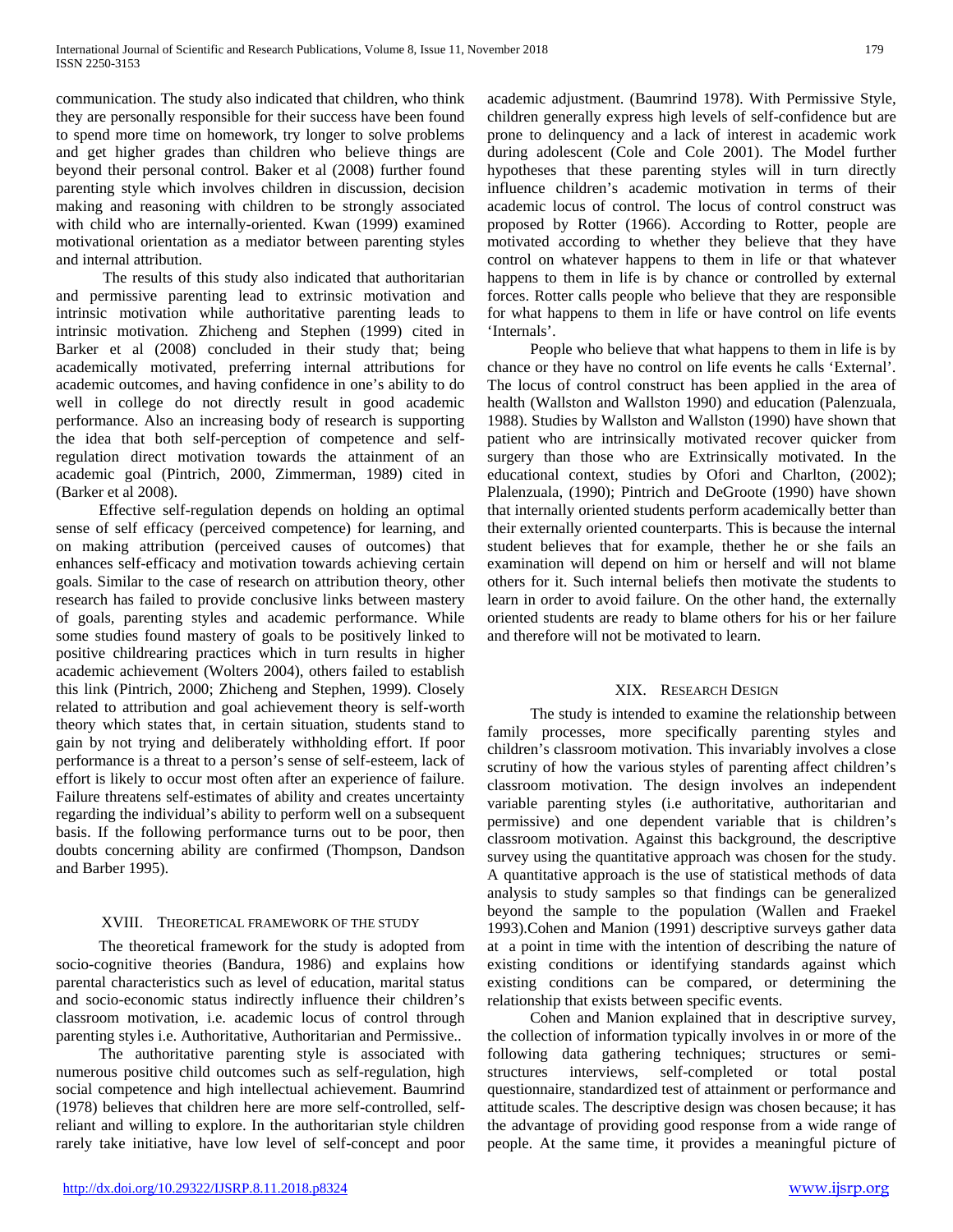events and seeks to explain people's opinion and behaviour on the basis of data gathered at a point in time. Further, it can be used with greater confidence with regard to particular questions of special interest or value of the researcher. Also in-depth follow-up questions can be asked and items that are unclear can be explained using the descriptive design (Wallen and Faenkel, 1993).

 On the contrary, there are the difficulties of ensuring that the questions to be answered or statements to be responded to using the descriptive design are clear and not misleading because survey results can vary significantly depending on the exact wording of questions or statements. To address this problem, items on the questionnaire that were found to be culturally biased during the pre-test stage were reviewed and modified. The suggestions offered by supervisors of the work and other experts in research methodology after they had reviewed the research instruments assisted in this direction. It may also produce untrustworthy result because they delve into private matters that people may not be completely truthful about. Questionnaire require subjects who can articulate their thoughts well and sometimes even put such thoughts in writing (Seifert and Hoffnung, 1991). These disadvantages notwithstanding, the descriptive survey deign was considered the most appropriate for carrying out the study.

# XX. POPULATION

 The target population for the study was all Junior High School (JHS) students in the Tamale Metropolis. The accessible population however was all JHS two students in the Tamale Metropolis. The choice of the Junior High School two students as the accessible population was based on the assumption that this group of students shared similar characteristics in terms of age, length of time spent I their respective schools and would have had a wide range of experiences wile interacting with their teachers and parents. Again, it was assumed that the JHS two students would be able to read and respond appropriately to the items on the questionnaire with little or no guidance. Furthermore, the decision to use Junior High School two students was influenced by the fact that they are in the age group of 11 – 14 years. They are adolescents, a transitional period in which parenting is very critical because of the needs and perception of the adolescent – they are easily influenced and venturesome too.

#### XXI. SAMPLE SIZE

 Twenty Junior High Schools out of sixty-one in the Metropolis were randomly selected and used for the study. From the twenty schools, one hundred and thirty (130) students, one hundred and thirty (130) of the student's parents and a hundred and thirty teachers of the students were randomly selected for the study.

#### XXII. SAMPLING PROCEDURE

 A simple random sampling technique; was used to select the schools, students, parents and teachers. The researcher wrote names of the sixty one Junior High Schools in the metropolis of piece of paper and mixed them up and allowed an officer at the Metro Education Office to select twenty schools. Then at each of the schools chosen, the same process was used to select the students. Parents and teachers were purposively sampled. This was to make sure that data gathered will represent parents and teachers whose children are in school and are being used for the study.

#### **XXIII.** RESEARCH INSTRUMENT

 The instrument used (see Appendix 'A') for the collection of data was an adapted questionnaire from Harter (1978). The questionnaire is a formally organized set of written items presented in a uniform manner to a number of persons or respondents to elicit responses from them on a specific subject matter. The first part of the items on the questionnaire was openended while the second part of the items on the questionnaire was close-ended. The 4 – point Likert Scale was used in eliciting responses from the respondents  $(1 =$  strongly disagree,  $2 =$ disagree,  $3 =$  agree and  $4 =$  strongly agree). To rate the behaviour of the respondents, an interpretative scale for reporting the results of the participants responses was developed thus: 3.50 or greater  $=$  strongly agree, 2.5 to 3.49  $=$  agree, i.50 to 2.49  $=$  disagree, and less than  $1.5$  = strongly disagree.

 There were 17 items measuring authoritarian parenting style, 11 items measuring permissive parenting style and 24 items measuring authoritative parenting styles type. The reliability of the questionnaire has been assessed by Harter (1980) and found that authoritarian items had a cronbach alpha of .86, those of permissive had cronbach alpha .75 and authoritative had a cronbach of .91. the questionnaire has been validated in U.S.A., Russia, South Africa and India. (Robinson et al, 1995).

 Classroom motivation was assessed using a scale of motivational orientation in the classroom. The scale includes two subscales containing the following variables to be examined; preference for challenge and curiosity. They reliability of the scale from 1 to 4; a score of 4 indicates the maximum motivational orientation in the classroom.\the first part of the questionnaire for students dealt with the demographic variables of respondents. It sought to find out, the sex, age, location of residence and who they stayed with. The second part dealt with items concerning academic effort of children in the classroom that is children's classroom motivation. Issues emphasized in this section included the grades they make depended on how capable they were preparing for assessment.The questionnaire for the parents had items such as 'I state punishment for my child but don't actually do them' and 'I respond promptly to my child's needs or feelings' to elicit the type of parenting style parents exhibited at homes. Items on the teacher's questionnaire sought to find out whether their children were motivated to learn in class on their own.

#### XXIV. PILOT STUDY

 The pilot study involved conducting factor analysis to assess the construct validity and reliability of the questionnaire used in the research. The schools the pilot was conducted were Zogbeli JHS, Tamale International JHS, Choggu Demonstration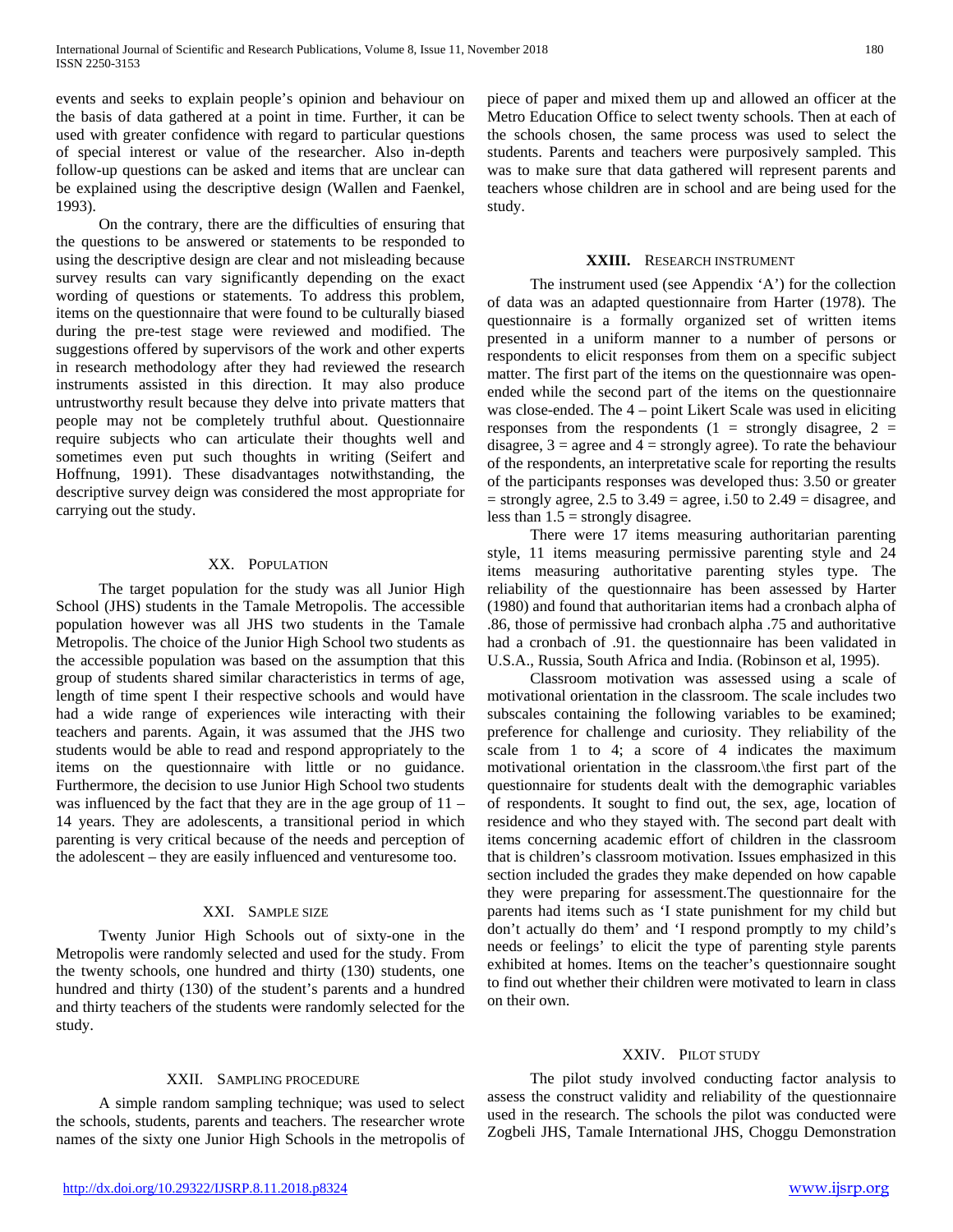JHS, KanvilliPresby JHS and SDA JHS. Respondents were subjected to the same conditions as planned for the main study. As a result of the pattern of responses, statements felt to be ambiguous or misleading were revised for clarity.

#### **XXV.** CONSTRUCT VALIDITY

 After administering the questionnaires, the data collected were fed into SPSS version 16. First, the data were screened to meet one of the assumptions underlying parametric test which says that data should be normally distributed. This involved examining the skewness of the distribution on each of the variables. Each distribution was judged using the z-statistic of +/- 3.29. According to Ofori and Dampson (in prep), a distribution with resulting z-score of more than  $+/-3.29$  after dividing its skewness value by its standard error (SE) of skewness indicate that the distribution is abnormally skewed. Using this criterion of  $+/-3.29$ , it was found that the distribution of Thirteen (13) of the items on the parenting questionnaire were abnormally skewed. These items were statements 1, 3, 4, 6, 8 and 10 on permissive parenting styles; 6 and 12 on Authoritarian parenting style and 12, 5, 6, 3, 16, 22 and 4 on the Authoritative style. Statements 1, 3, 5, 8 and 12 on the students did not equally meet the criteria. The statements on the teachers' questionnaire that did not meet this criterion included Q4 and Q6.For instance item number 6 of the Authoritarian parenting style had 0.79331 and 0.21241 for skewness and kurtosis respectively. This is well beyond the  $P =$ 0.01 criterion of  $+/-3.29$  indicating that it was abnormally positively skewed. On examining this particular item which involved a statement thus "I use threat as punishment with little or no justification" it was found that it suffered heavily from a ceiling effect that is mort of the respondents went for the maximum score on the scale. As a result of that it was excluded from the analysis.

 Some other items such as authoritative item 3 which states "I give praise when my child is good" was abnormally negatively skewed indicating that most of the respondents went for the minimum score on the scale and therefore such items were also excluded from the analysis as they did not meet the  $P = 0.001$ criterion of +/-3.29. The remaining items were further subjected to factor analysis using the principal component (PC) with varimax rotation using SPSS version 16 to check or ascertain the appropriateness of the 3 factor model. The factors were confirmed using loading based on the content of the items. Factor loadings exceeding 0.3 was used as the limit for accepting the variable's status as a pure measure of the factor. (Kline 2002 cited in Ofori and Dampson in prep).

 The inspection of the anti-image correlation matrix was conducted. The initial run indicated that twenty (20) items comprising of items 1, 2, 4, 7, 9, 14 and 19 of the authoritarian, items 1, 4, 9, 15 and 19 of the authoritative item 9 of the permissive, items 2 and 9 of students and items 7, 8, 10, 12, and 14 in the teachers questionnaire had KMO (Kaiser-Meyer-Olkin) value below 0.50 cutoff point indicating that the construct validity of these statements were questionable and therefore eliminated because the values obtained were unacceptable (George and Mallery, 1999); (Ofori and Dampson in prep).

 The authors are of the view that the KMO values should be equal or above 0.50. The statements were therefore discarded and analysis re-run for the remaining statements. After 6 iterations, rotation converged with the extraction of two (2) factors (challenge and curiosity for children's classroom motivation with eigenvalue above 1.0. in total, factors for parenting styles accounted for 66.24% of the variance in the data; the students' accounted for 79.4% after 3 iterations. This was realized after the re-run of the rest of the statements left. The rotated factor matrix or rotated components matrix using the orthogonal or varimax is shown I appendix 'C'. The two tables show 3 factor and 2 factor loading for parenting styles and students respectively.

 Ten items (items 4, 5 and 15 of authoritarian and items 2, 7, 8, 10, 13, 20 and 21 authoritative) show their highest loadings after rotation on factor one. This tapped the authoritative parenting style construct which accounted for 32.71% of the total variance in the data rotated. Items 3, 10, 11, 13 of authoritarian and item 23 of authoritative shoed their highest loadings after rotation on factor two which taped the authoritarian parenting style construct which accounted for 28.2% of the total variance in the date rotated. Item 1 of permissive parenting style was the only item that showed a loading on the permissive parenting construct. It accounted for 10.2% of the total variance in the data rotated.

 Item 5 permissive parenting did not show any loading on any of the three factors. With item 7 of permissive parenting, it crossloaded on both factor 2 and 3. Two of the items (items 8 and 16) intended to tap the authoritarian construct loaded highly on factor 3 instead of factor 2 whose construct is permissive construct. Items 11, 14, 17, 18 which should have loaded highly on the authoritative construct did so by showing their highest after rotation loadings on factor three and accounted for 23.22% of the total variance. Based on the conceptual grounds it was difficult to work out the underlying structure of factor 3 based on these statements that it purports to tap. So these statements were eliminated from the pool of statements comprising the questionnaire.

 Three items (Q6, Q11, Q13) of the students questionnaire had their highest loading after rotation on factor 1 (challenge) this accounting for 38.91% of the total variance in the data when loaded. Two items (Q10 and Q7) showed their highest loadings after rotation on factor 2 which tapped the curiosity construct on the students' questionnaire. However, one item Q4 of the students' questionnaire cross loaded on both constructs (challenge and curiosity). As a result if was eliminated from the pool of statement comprising the questionnaire. The final 16 items for parenting styles and 5 for students with their loadings and communality values (representing the variance in each variable accounted for by the factors) for the  $3 -$  factor and  $2$ factor respectively PC solution are presented in appendix 'C'. So in conclusion it can be said that the remaining statements constituting the questionnaire affords the questionnaire a high construct validity.

#### XXVI. RELIABILITY ANALYSIS

 To check the reliability of the questionnaire, the final 16 items on the parenting styles questionnaire and 5 items on the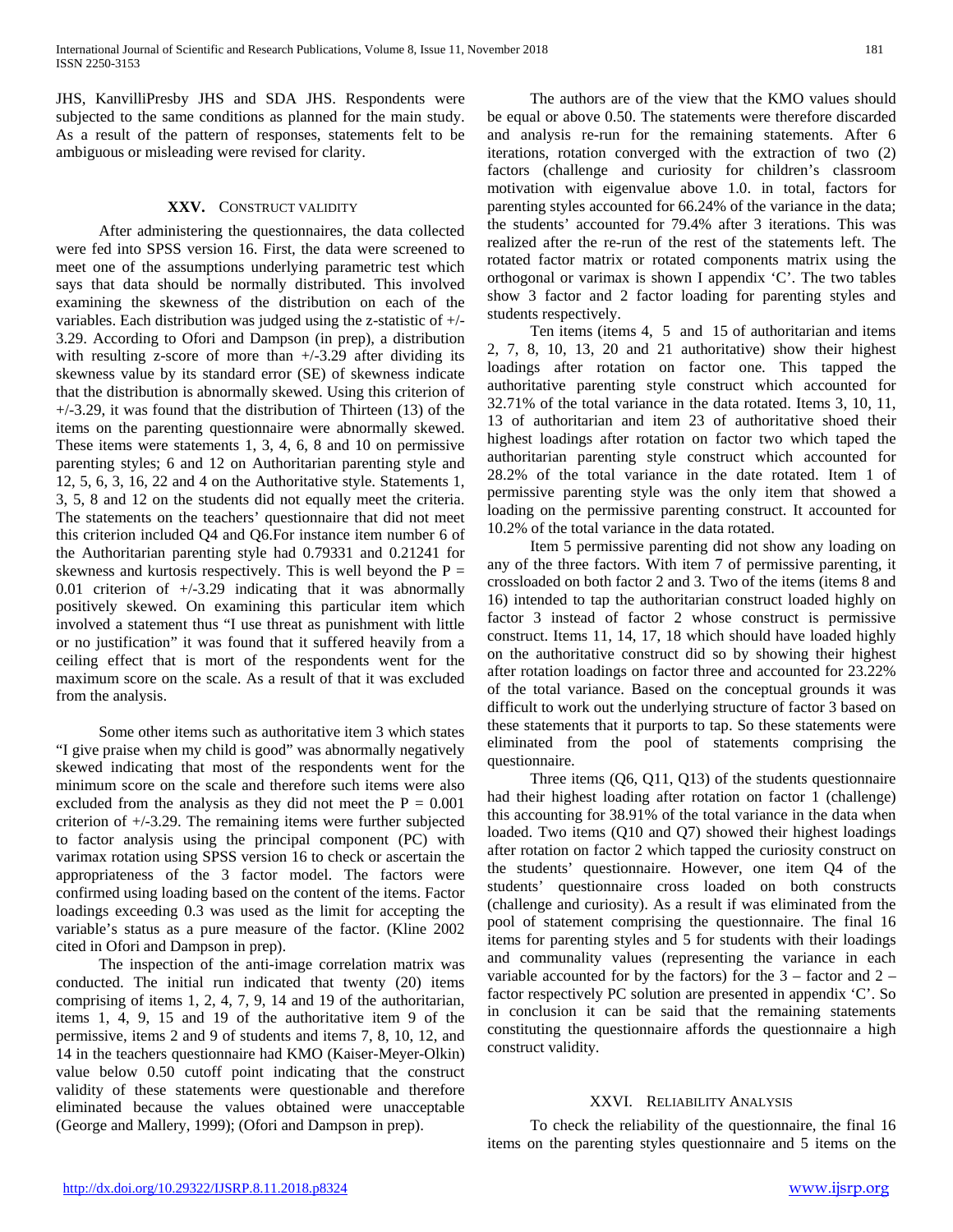students' questionnaire were subjected to analysis using Cronbach's alpha.

**Table 3.1: Reliability statistics**

| Parenting styles    | Number<br>items | of Cronbach's<br>Alpha |
|---------------------|-----------------|------------------------|
| Authoritative       |                 |                        |
| Permissive          |                 |                        |
| Authoritarian       |                 | .642                   |
| Overall reliability |                 | -563                   |

| <b>Table 3.1</b> |  |
|------------------|--|
|------------------|--|

| <b>Students</b> | of<br>Number | Cronbach's |
|-----------------|--------------|------------|
|                 | items        | Alpha      |
| Challenge       |              | .424       |
| Curiosity       |              | .429       |
| Overall         |              | .524       |
| reliability     |              |            |

 Table 3.1 above shows the reliability statistics of the various constructs of the questionnaire. The authoritative parenting style had 10 items with a cronbach's alpha of .677; authoritarian style had 5 items with .642 cronbach's alpha. Finally the permissive had 1 item with 1.0 cronbach's alpha. The overall reliability is .563, this indicates that the items are reliable and proves that the factor analysis and alphas in the 16 items, three-factor model of parenting styles to child rearing is a reasonable representation of the data. Table 3.1 above indicates 5 items, two-factor model of students. Classroom motivation. The challenge subscale with 2 items produced .424 cronbach's alpha and the curiosity subscale, with 3 items also produced .480 cronbach's alpha. Overall reliability was .524 (see table 3.2 below). This is well over the .50 reliability cut off point indicating a high reliability. (Ofori and Dampson in prep).

**Table 3.2: Overall reliability statistics**

| Overall<br>Reliability | Number<br>items | of   Cronbach's<br>alpha |
|------------------------|-----------------|--------------------------|
|                        |                 | .563                     |
|                        |                 | 524                      |

# **Data Collection Procedure**

 The revised instrument after analysis was administered personally by the researcher. At each of the schools used for the study, the researcher sought permission from the Headmaster/Headmistress and all the students selected for the study were gathered in a classroom. The purpose of the study was explained to the respondents after which the research instruments were distributed to them. Each of the items on the questionnaire was the painstakingly explained to respondents. Respondents, after the explanation of the items were allowed to respond to them. While the respondents responded to the items, the researcher made himself available to clarify any doubts and misunderstanding that the respondents encountered. In each school the completed questionnaires were collected back at the end of the exercise by the researcher on the same day. The researcher followed the children to their various homes for their parents to fill the questionnaire after their parents were told that the questionnaire was only for research purposes. This ensured a hundred percent return rate.

# **Data analysis procedure**

 The respondents were expected to respond to all items on the questionnaire. All the items were assigned weight of 4, 3, 2, and 1 for strongly agree, agree, disagree and strongly disagree respectively. The responses were edited, coded and scored. The scores for each respondent were totaled to obtain their final raw score. Data entry and analysis were done by using Statistical Package for Social Science (SPSS) version 16. The data was analyzed in two sections. The first analysis was done to justify the representativeness of the characteristics of the samples. This involved frequency distributions and partial correlations. A logistic regression using the Enter entry method was also used. The forced entry method was used in order to consider all the variables regardless of significance levels. (George and Mallery, 1999).

# **Hypothesis 1**

**The first hypothesis for the study was that there is a significant effect of parents' gender on parenting styles.**

| Table 4.7: Summary Statistics and independent samples t-test |
|--------------------------------------------------------------|
| on permissive parenting style                                |

|                | Mean | Standard<br>Deviation | N  | df      | $\frac{\text{Sig}}{\text{(1-)}}$<br>tailed) |  |
|----------------|------|-----------------------|----|---------|---------------------------------------------|--|
| Female         | 2.35 | .849                  | 46 |         |                                             |  |
| Parents        |      |                       |    |         |                                             |  |
| <b>Win</b> Sie | 2.01 | .912                  | 84 | 2.05728 |                                             |  |
| Parents        |      |                       |    |         |                                             |  |

*Source: Author's Computations from Survey Data, February 2010*

 Table 4.8 below presents the result of the independent samples t-test performed on the authoritative parenting style of two independent groups of randomly selected respondents. The two groups (Male parents and Female parents) were presented with the same authoritative items for their grading. As can be seen in this table, comparison of the mean item scores from the two independent groups would suggest that Male Parents were more authoritative (Mean  $= 2.9548$  than Female parents (Mean  $=$ 2.9196). To test whether the difference in mean scoring between the two groups was statistically significant, independents t-test was performed. The results of this test (Table 4.8 :) revealed that there was no significant difference in the mean scoring between the two groups (t =  $-.508$ , df = 128, p = 0.306 one tailed). Therefore the study hypothesis that the Male parents were more authoritative than the Female parents is rejected.

# **Table 4.8: Summary Statistics and independent samples t-test on Authoritative parenting style**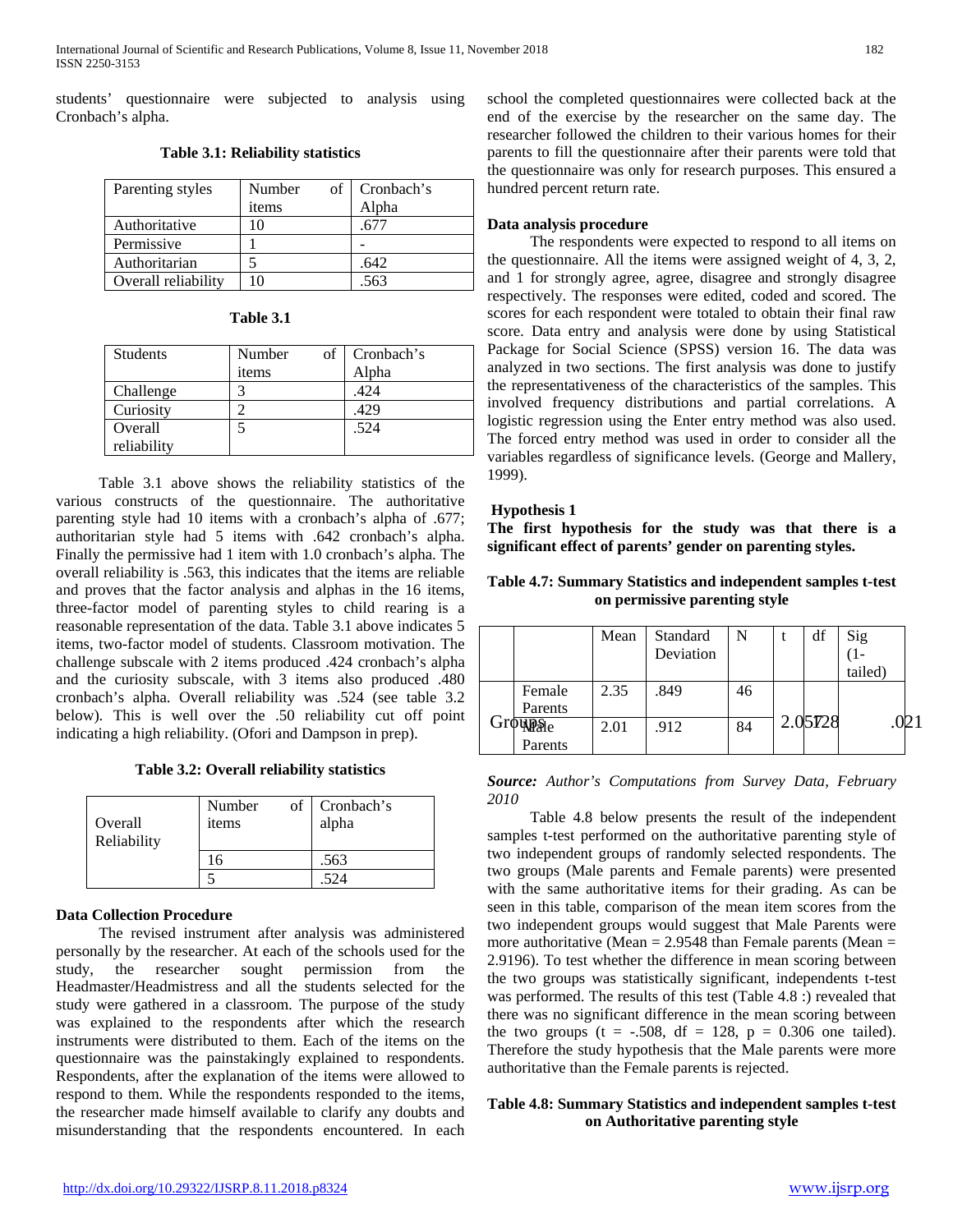|          | Mean   | Standard  |    | T | df        | Sig     | ť                       |
|----------|--------|-----------|----|---|-----------|---------|-------------------------|
|          |        | Deviation |    |   |           |         | $\overline{\mathbf{a}}$ |
|          |        |           |    |   |           | tailed) | a                       |
| Female   | 2.9196 | .40586    | 46 |   |           |         |                         |
| Parents  |        |           |    |   |           |         | п                       |
| Grownale | 2.9548 | .36186    | 84 |   | $-.50828$ |         | )6                      |
| Parents  |        |           |    |   |           |         |                         |

*Source: Author's Computations from Survey Data, February 2010*

 Table 4.9 represents the result of the independent samples t-test performed on the authoritarian parenting style of two independent groups of randomly selected respondents. The two groups (Male parents and Female parents) were presented with the same authoritarian items for their grading. As can be seen in this table, comparison of the mean items scores from the two independent groups would suggest that Male Parents were more authoritarian (Mean = 2.416) than Female parents (Mean = 2.3130). to test whether the difference in mean scoring between the two groups was statistically significant, independents t-test was performed. The results of this test (Table 4.9) revealed that there was no significant difference in the mean scoring between

the two groups  $(t = -1.196, df = 128, p = 0.117$  one tailed). Therefore the study hypothesis that the Male parents were more authoritarian than the Female parents is rejected.

**Table 4.9: Summary Statistics and independent samples t-test on Authoritarian parenting style**

|         | Mean   | Standard  | N  | Df       | Sig     |  |
|---------|--------|-----------|----|----------|---------|--|
|         |        | Deviation |    |          |         |  |
|         |        |           |    |          | tailed) |  |
| Female  | 2.3130 | .45734    | 46 |          |         |  |
| Parents |        |           |    |          |         |  |
| WP:Ne   | 2.4167 | .48017    | 84 | $-.1908$ |         |  |
| Parents |        |           |    |          |         |  |

*Source: Author's Computations from Survey Data, February 2010*

 A one tailed hypothesis of the correlation of parenting style namely Authoritative, Authoritarian, Permissive, Income level, Highest educational attainment and Motivation was statistically tested using Pearson's correlational method. Table 4.10: shows a correlation matrix of the variables in model.

| Table 4.10: Correlation Between Predictors and Students' classroom motivation |               |               |            |            |  |  |  |
|-------------------------------------------------------------------------------|---------------|---------------|------------|------------|--|--|--|
|                                                                               | Authoritarian | Authoritative | Permissive | Motivation |  |  |  |
| Highest                                                                       |               |               |            |            |  |  |  |
| Educational                                                                   | $-.079$       | $-.047$       | $-.121$    | .035       |  |  |  |
| Income level                                                                  | $-.015$       | .066          | .081       | .022       |  |  |  |
| **. Correlation is significant at the 0.01 level (1-tailed).                  |               |               |            |            |  |  |  |

*Source: Author's Computations from Survey Data, February 2010* **Hypothesis 2: There is significant effect of marital status on parenting styles**

| $s$ $z$ ; There is significant effect of marital status on parenting styles |  |  |
|-----------------------------------------------------------------------------|--|--|
|                                                                             |  |  |

|                     |                       | of<br>Sum |     | Mean   |       |      |
|---------------------|-----------------------|-----------|-----|--------|-------|------|
|                     |                       | Squares   | df  | Square | F     | Sig. |
| Permissive score    | <b>Between Groups</b> | 6.318     | 4   | 1.579  | 2.005 | .098 |
|                     | Within Groups         | 98.459    | 125 | .788   |       |      |
|                     | Total                 | 104.777   | 129 |        |       |      |
| Authoritarian score | Between Groups        | 1.417     | 4   | .354   | 1.613 | .175 |
|                     | Within Groups         | 27.451    | 125 | .220   |       |      |
|                     | Total                 | 28.868    | 129 |        |       |      |
| Authoritative score | Between Groups        | 1.345     | 4   | .336   | 2.476 | .048 |
|                     | Within Groups         | 16.972    | 125 | .136   |       |      |
|                     | Total                 | 18.317    | 129 |        |       |      |

|  |  |  |  | Table 4.12: One Way ANOVA test between Parenting Style and Marital Status |
|--|--|--|--|---------------------------------------------------------------------------|
|--|--|--|--|---------------------------------------------------------------------------|

*Source: Author's Computations from Survey Data, February, 2010*

 A one-way ANOVA of marital status and the three parenting styles (Authoritative, Authoritarian and Permissive) was conducted. The result is shown in Table 4.11a: the P-value of the test revealed that there is a significant difference between marital status in relation to Authoritative Parenting Styles (df = 2.476,  $p < 0.05$ ). on the other hand, the P-values of the other parenting styles (Permissive df = 4, F = 2.005, P > 0.05 and Authoritarian df = 4, F = 3.54, P > 0.05) were greater than 0.05 which is an indication of no significance. In order to verify which marital status was significant at the Authoritative parenting style, a multiple comparison analysis was conducted using the Least Significant Difference (LSD). See table 4.11b:Chart 4.1 below indicated that divorced parents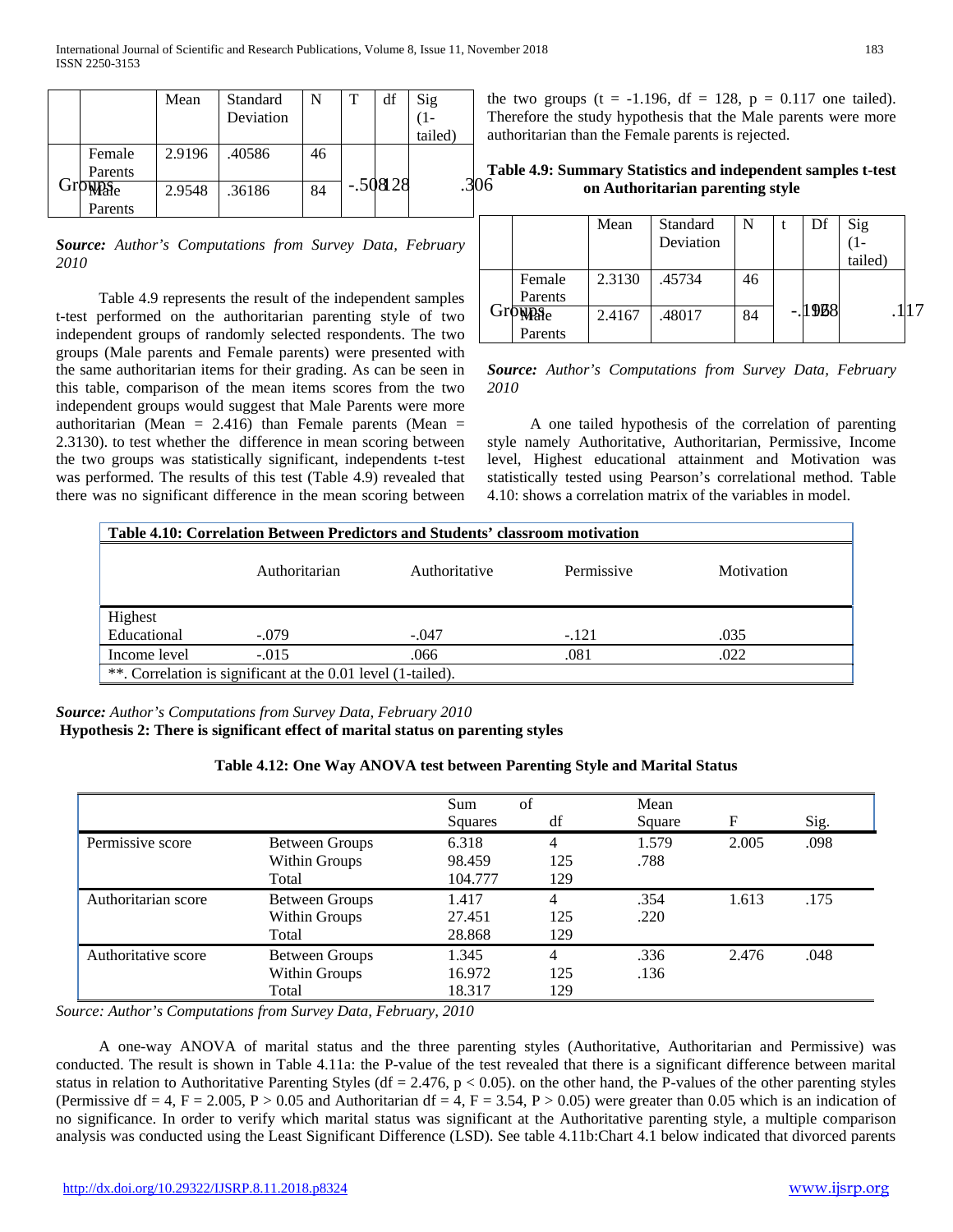are one more authoritative followed by widowed, married, separated and single. Looking at our 2.5 mean cut-off point, it was realized that parents, irrespective of their marital status, practice Authoritative parenting styles.



**Chart 4.1: Means plot of authoritative style versus marital status**

*Source: Author's Computations from Survey Data, February 2010*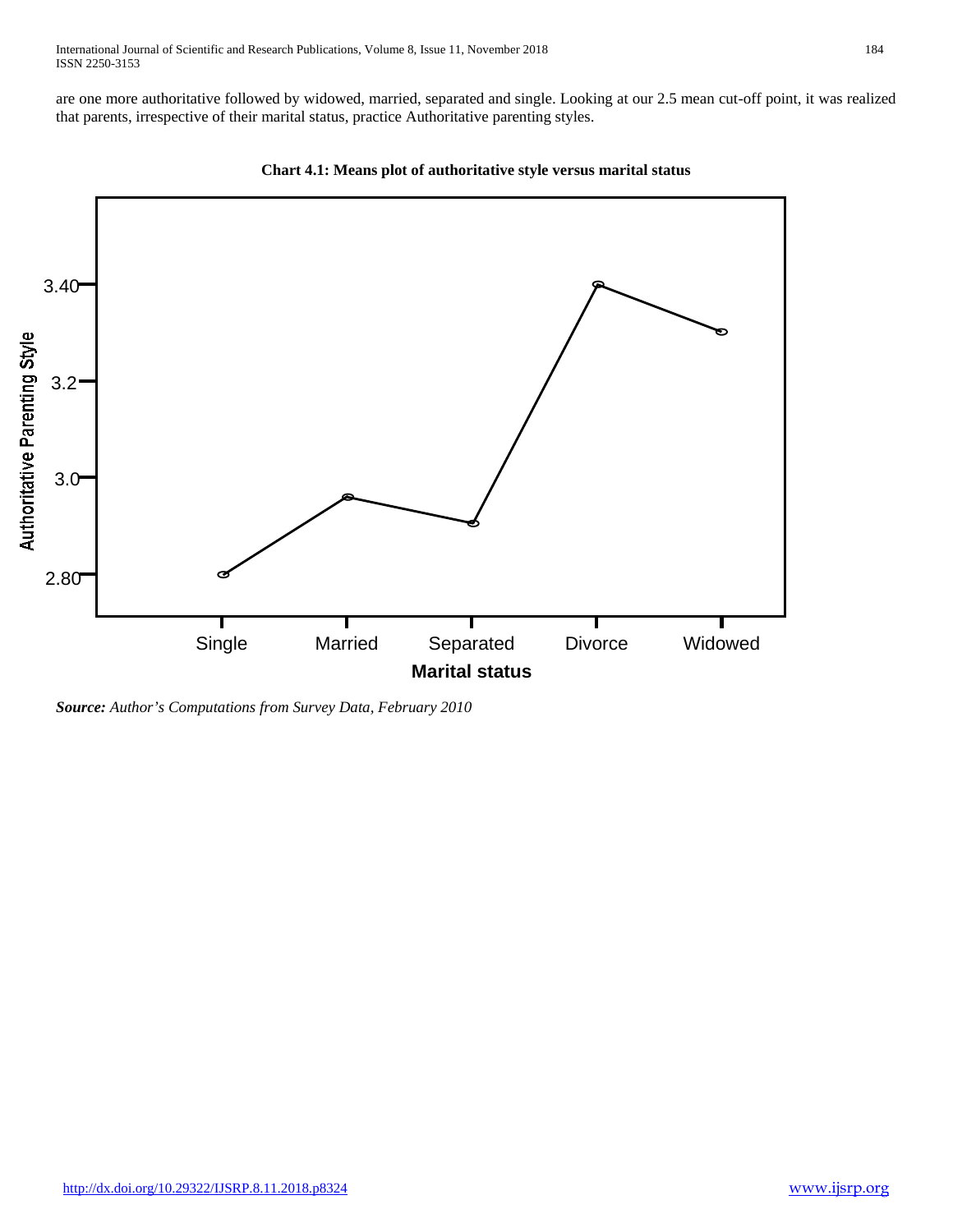# **Table 4.11b: Multiple Comparisons**

| I<br>۰, |
|---------|
|---------|

|               |               |            |            | Odds ratio | 95% Confidence Interval<br>Lower |                    |
|---------------|---------------|------------|------------|------------|----------------------------------|--------------------|
| <b>Status</b> | <b>Status</b> | J)         | Std. Error | Sig.       | Bound                            | <b>Upper Bound</b> |
| Single        | Married       | $-11862$   | .12771     | .355       | $-.3714$                         | .1341              |
|               | Separated     | $-.05556$  | .24566     | .821       | $-.5417$                         | .4306              |
|               | Divorced      | $-.63889*$ | .28806     | .028       | $-1.2090$                        | $-.0688$           |
|               | Widowed       | $-.48889*$ | .20553     | .019       | $-.8957$                         | $-.0821$           |
| Married       | Single        | .11862     | .12771     | .355       | $-.1341$                         | .3714              |
|               | Separated     | .06306     | .21560     | .770       | $-.3636$                         | .4898              |
|               | Divorced      | $-.52027$  | .26289     | .050       | $-1.0406$                        | .0000              |
|               | Widowed       | $-.37027*$ | .16846     | .030       | $-.7037$                         | $-.0369$           |
| Separated     | Single        | .05556     | .24566     | .821       | $-.4306$                         | .5417              |
|               | Married       | $-.06306$  | .21560     | .821       | $-.4898$                         | .3636              |
|               | Divorced      | $-.58333$  | .26289     | .770       | $-1.2491$                        | .0824              |
|               | Widowed       | $-0.43333$ | .16846     | .085       | $-0.9659$                        | .0993              |
| Divorced      | Single        | .63889*    | .28806     | .028       | .0688                            | 1.2090             |
|               | Married       | .52027     | 26289      | .050       | .0000                            | 1.0406             |
|               | Separated     | .58333     | .33638     | .085       | $-.0824$                         | 1.2491             |
|               | Widowed       | .15000     | .30829     | .627       | $-.4602$                         | .7602              |
| Widowed       | Single        | .48889*    | .20553     | .019       | .0821                            | .8957              |
|               | Married       | .37027*    | .16846     | .030       | .0369                            | .7037              |
|               | Separated     | .43333     | .26910     | .110       | $-.0993$                         | .9659              |
|               | Divorced      | $-.15000$  | .30829     | .627       | $-.7602$                         | .4602              |

#### \*. The mean difference is significant at the 0.05 level.

#### *Source: Author's Computations from Survey Data, February 2010*

 The above table 4.11b is the multiple comparison tables among marital status using the Least Significance Difference (LSD). The result in this table revealed that single parents performed significantly lower than divorced and widowed parents in relation to the authoritative parenting style. Single, married and separated do not statistically differ in average. This therefore means that divorced and widowed parents were more authoritative than single parents. Similarly, married parents performed significantly lower than widowed parents. This means that widowed parents ere more authoritative than married parents. The table also revealed that married and divorced parents do not statistically differ in average. The same can be inferred to separated and divorced parents.The means plot (see Chart 4.2 below) for the permissive parenting style revealed that single, married, divorced and widowed parents had a mean less than 2.5, indicating that they were not permissive; but it was observed that separated parents had a mean above 2.5. The chart therefore shows that separated parents are permissive.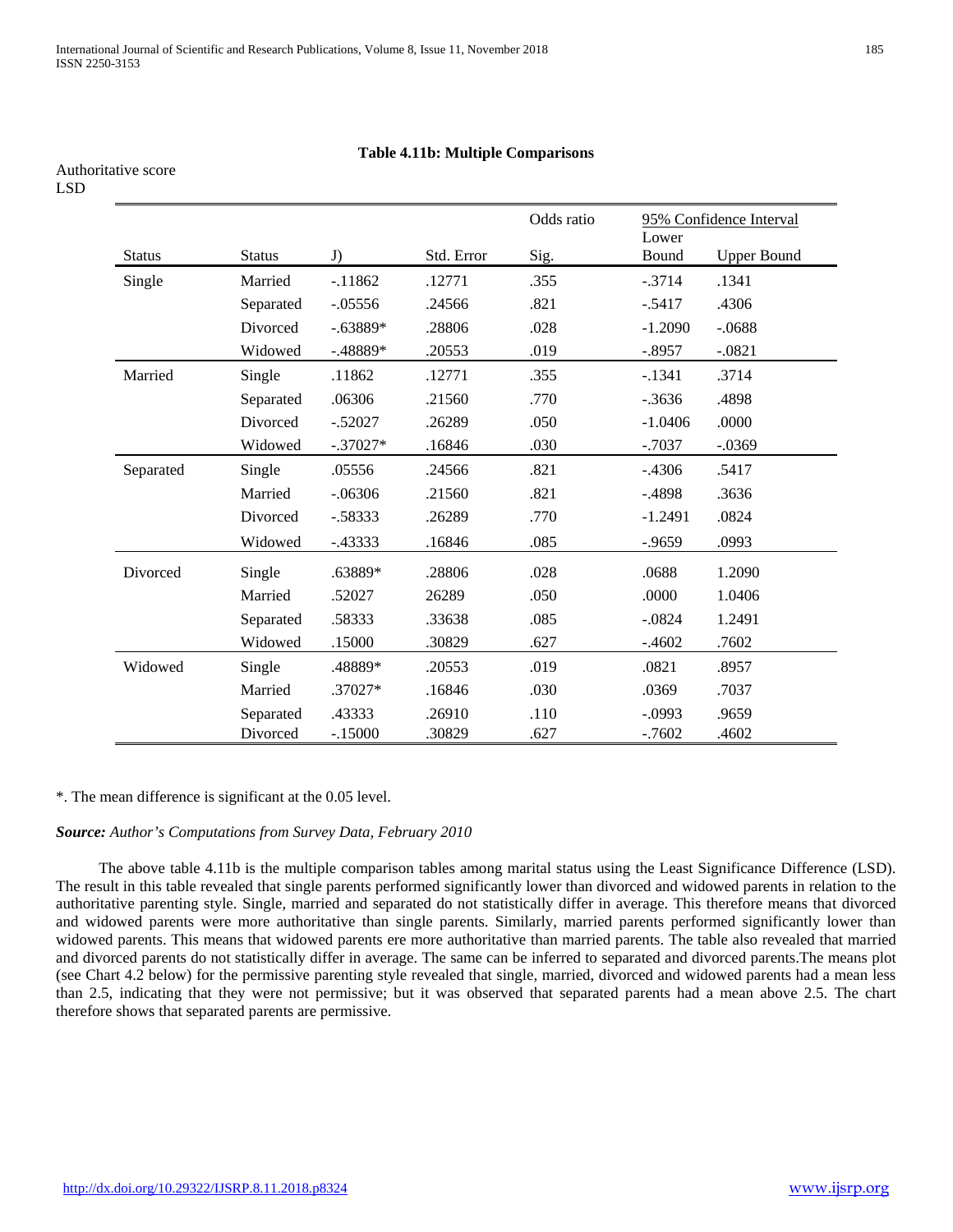





 The means plot (see Chart 4.3 below) of the Authoritarian parenting showed that single, married, separated and widowed parents had a mean value less than 2.50 indicating that they are not authoritarian. It was rather observed that the divorced parents were more authoritarian (Mean ore greater than 2.50). From the means plot it can be concluded that single, married and widowed parent tend to be authoritative while divorced and separated parents were authoritarian and permissive respectively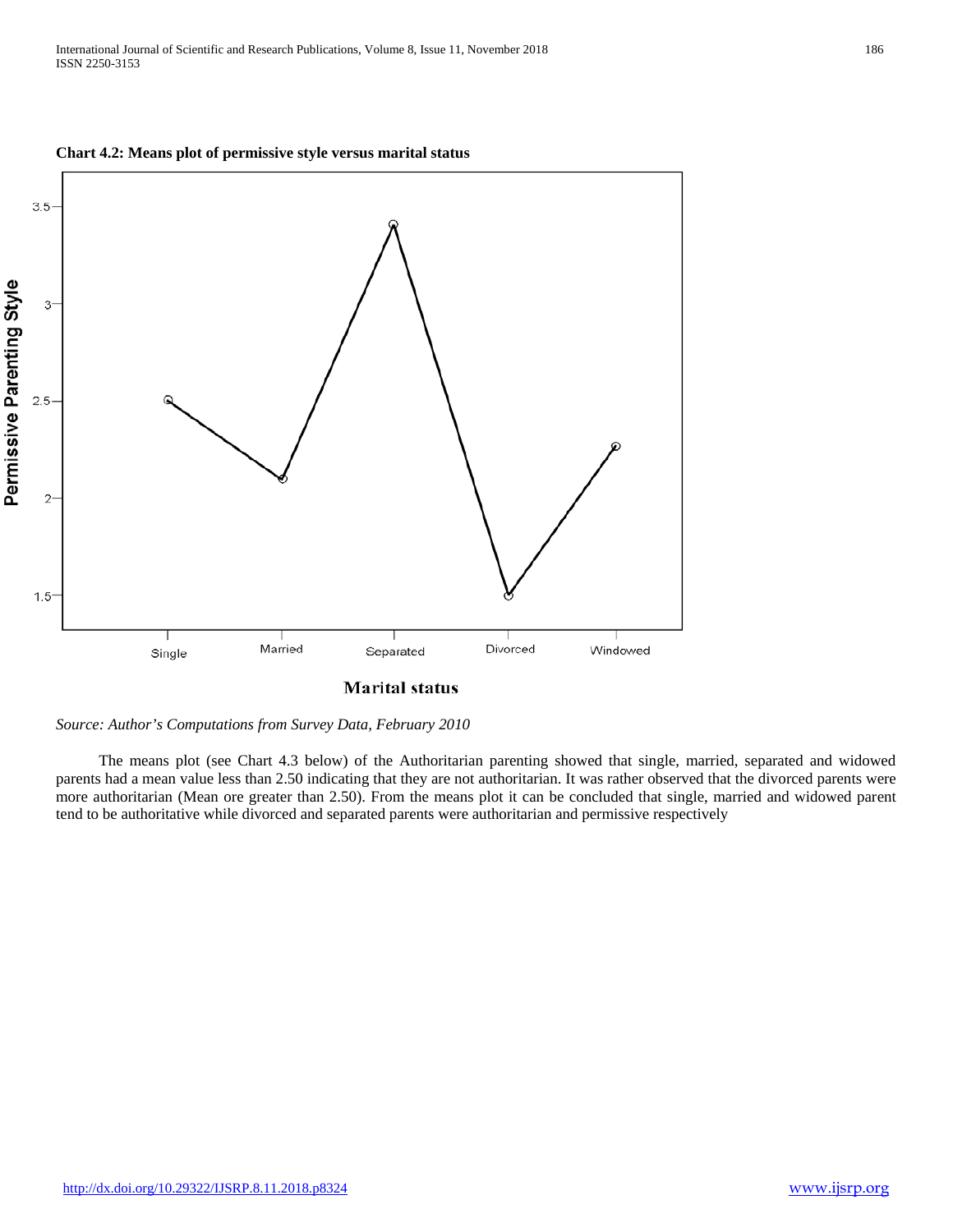

**Chart 4.3: Means plot of authoritarian style versus marital status**

*Source: Authors' Computations from Survey Data, February, 2010*

#### XXVII. CONCLUSION

 The parent findings showed that majority of respondents had their paternal and maternal parenting styles as authoritative. In addition, it was found that paternal and maternal parenting styles (permissive and authoritative) significantly correlate with students' Classroom Motivation. Future research needs to be conducted in order to verify the present findings by taking into considerations the recommendation which has been suggested. The findings of the present study should be seen as a guideline for future research rather than as definite answers.

 The findings in this study showed that both paternal and maternal parenting styles significantly correlated with students' classroom motivation. The implication of the findings is that Baumrind's (1971) parenting typology seem to be applicable in the Ghanaian setting. The probable reason of this state of affairs is that in Ghana, children occupy a very delicate position in the family because of their dependence on adults for their maintenance and socialization. Again, access to essential resources is often dictated by adults who are committed to mobilizing and directing these resources to the welfare and upkeep of the child. Findings of this study indicated that indeed the socialization of children in most Ghanaian cultures,

especially in the Tamale Metropolis, is facilitated by their parents to ensure that children get access to support services.

 In addition, the findings suggested that it is also important for educators to be aware of the findings that most books report and be careful in interpreting and generalizing the findings. The findings of the present study also draw researchers' attention on examining other factors such as peers, and access to learning materials which are related and may have direct influence on the classroom motivation of adolescents.The present findings found that there was relationship between perceived paternal and maternal parenting styles and students classroom motivation. This gives an indication that parenting, no matter where practiced, has an important influence on the child. Thus, it is critical for researchers to continuously examine the reliability and validity of the measures that are used to predict parenting concepts and develop theories specifically to suit these, for instance in the Ghanaian set up.

 The study has been found to predict parenting styles being in the domains of social competence, academic performance, psychosocial development and problem behaviour. Research based on parenting consistently finds that how to raise a happy, healthy child is not something most parents are abreast with. Yet the United Nations admonishes parents in its Declaration of the rights of the should thus : the child shall enjoy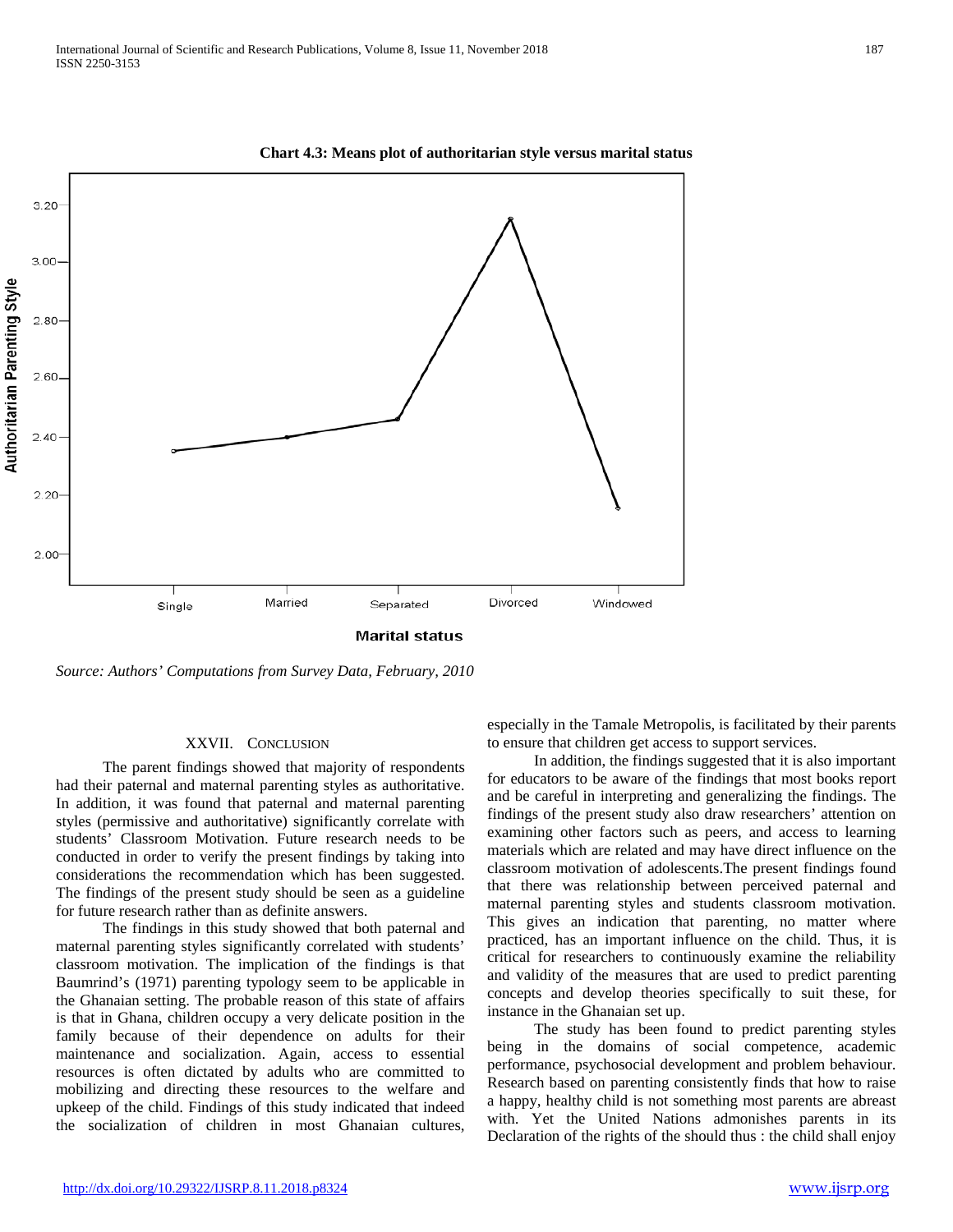special protection and shall be given opportunities and facilities, by law and by other means to enable him to develop physically, mentally, morally, spiritually and socially in a healthy and normal manner and in conditions of freedom and dignity. The declaration further sates: the child, for the full and harmonious development of his personality, needs love and understanding.

#### XXVIII. RECOMMENDATION FOR FUTURE RESEARCH

 The findings of the present study should be seen as a guideline for future research rather than as a definite answer. It is important to note that the findings in the present study are not generalizable to all the Junior High Schools in Ghana.There is still a need to examine the relationship between paternal and maternal parenting styles and classroom motivation using different samples and in different settings before a definite conclusion can be made as there were some limitations in this study. These limitations needed to be addressed in future research.

 In future research, researchers could consider using a larger random sample which are drawn from various schools so that the results can be generalized to all students in the country. It would be interesting for future researchers to compare parents' parenting styles based on the place of living – urban or rural.In addition, in future research, it is important to ensure that the classroom motivation of the group of students being considered have a higher variability whereby the sample consisted of students who are very smart, average and very weak in academics.Here were many direct and indirect effects on the variables that are being examined which the researcher did not take control of. For example, in this study, the researcher did not control for the effects of Students-Teacher relationship. Thus, it is important for future researchers to examine variables which could possibly moderate or confound the relationship between parenting styles and students' classroom motivation.

 The researcher would like to suggest that further investigation be done using longitudinal studies. This can help reveal the causal relationship between parenting styles and student Classroom Motivation Researchers could also examine whether the influence of parenting styles would persist until adulthood.Future research may divide the parenting styles measure into more specific dimensions of each style such as warmth and support, democratic participation, reasoning/induction. Verbal hostility, dividing parenting style measure into more specific dimensions would allow for the examination of how specific parenting behaviours rather than global parenting styles many influence the development of children's cognitive development.

#### **REFERENCES**

- [1] Abell, E, Clawson, M. Washington, W.W., Bost K.K., & Vaughn, B.E (1996). Parenting values, attitudes, behaviours, and goals of African American mothers from a low-income population in relation to social and societal contexts. Journal of family issues, 17, 593-613.
- Acock A.C &Kiecolt, K.J (1989). Is it structure or socio-economic status? Family structure during adolescent and adult adjustment. Social Forces, 68 (2) 327-337.
- [3] Adedae-Mensah, I., Djangmah, J. S., &Agbanyega, C.O. (1973).Family background and educational opportunities in Ghana. Accra: Ghana university press.
- [4] Ainsworth, M., Beegle, K. and Koda, G. (2005). The impact of adult morality and parental deaths on primary morality and parental deaths on primary schooling in North-Western Tanzania. The Journal of Development Studies. 41 (314 – 320).
- [5] Akyeampong, D.A. (1991) "Mathematics and the current Educational reforms: Presidential address delivered on the occasion of the 23rd national conference of the Mathematical Association of Ghana", In Nkonsonkonson. 14, 10-16.
- [6] Al Samarrai, S. and Peasgood, T. (1998). Educational attainments and household characteristics in Tanzania. Economics of Education Review, 17  $(4)$ : 395 – 417.
- [7] Amabile, T.M., Hill, K.G., Hennessey, B.A., &Tighe, E.M. (1994). The work performance inventory: Assessing intrinsic and extrinsic motivational orientations. Journal of personality and social psychology, 66, 950-967.
- [8] Amato, P. R. & Keith, B. (1991).Parental divorce and the well-being of children. A meta-analysis. Bulletin, 110, 26-46.
- [9] Amato, P. R (1998). Family processes in one parent, step parent and intact families; the child's point of view. Journal of marriage and the family. 49 (2) 327-337.
- [10] Anderman, E. M., Griesinger, T., &Westerfield, G. (1998). Motivation and cheating during early adolescent. Journal of Education Psychology, 90, 84 – 93.
- [11] Antwi, M. K. (1992). Education, society and Development in Ghana. Accra: Unimax Publishing Limited.
- [12] Anyawu, J. C. (1994). Women's education and the use of bank credit in Nigeria: challenges for the Twenty-first century. Journal of social development in Africa, 9, (2) 45-59.
- [13] Arendell, T. (1997).Contemporary Parenting challenges and issues.Califonia: SAGE.
- [14] Astone, N. &McLanahan, S. (1991). The family structure, parental practices and high school completion. American Sociological Review, 56, 309-320.
- [15] Bandura, A. (1986). Social foundation of thought and action: A social Englewood Cliff, NJ: Prentice-Hall.
- [16] Barker, A.M., Kanam, H.M., & Al-Misnad, A.S. (2008). Factors that Students identified as motivated or not motivated to achieve academically. Educational research and review. Vol. 3(4) 128-136.
- [17] Bloir, K. (1997). Parenting that promotes resilient urban African American families: scholars
- [18] Described the characteristics of their parents' parenting behaviours. Retrieved November 13, 2001, Fromhttp://orders.edrs.com/members/sp.cfm? AN = ED419596.
- [19] Baumrind, D. (1971). Current patterns of parental authority. Development psychology monographs, 4, 1 – 103.
- [20] Baumrind, D. (1973). The development of instrumental competence through socialization. In A Pick (Ed.), Minnesota Symposia on Child Development. Minnesota: University of Minnesota Press.
- [21] Baumrind, D. (1978). Parental disciplinary patterns and social competencies. Youth & Society, 9 (3), 239-251).
- [22] Belsky, J., Robins, E., &Gambel, W. (1984).The determinants of parental competence:Toward a contextual theoty. In M. Lewis, & L. Rosenblum, (eds.). Beyond the Dyad:Social Connections. New York: Plenum.
- [23] Belsky, J. (1984). The determinants of parenting: A process model. Child Development,  $55$ ,  $83 - 96$ .
- [24] Beyer, S. (1995). Maternal employment and children's academic achievement: Parenting styles as mediating variable. Developmental Review, 15, 212-253.
- [25] Bishop, G. 91989). Alternative strategies for education. London: Macmillan Ltd.
- [26] Bluestone, C. &Tamis-Le Monda, S.C. (1999). Correlates of parenting styles in predominately
- [27] working and Middle Class African American Mothers. Journal of Marriage and the Family, 61, 881-893.
- [28] Bogenschnieder, K., Small, S.A., &Tsay, J.C. (1997). Child, parent and contextual influences and perceived parenting competences among parents of adolescents. Journal of marriage and the family, 59, 345-362.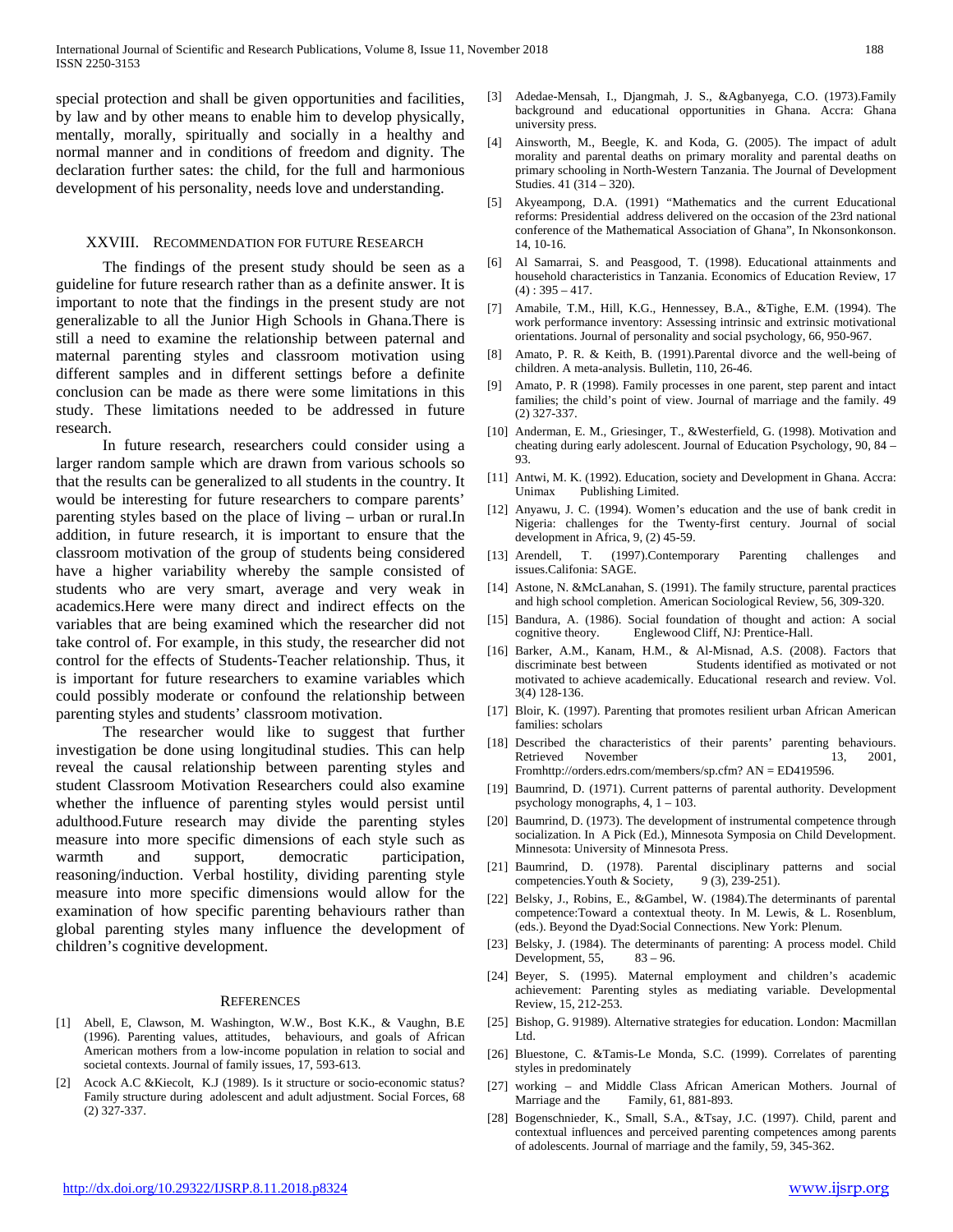- [29] Boggiano, A.K., &Barrent, M. (1985). Performance and motivational deficits of helplessness: The role of motivational orientations. Journal of personality and social psychology, 49, 1753 – 1761.
- [30] Boggiono, A.K, Main, D.S., & Katz, P.A. (1988). Children's preference for challenges: The role of perceived competence and control. Journal of personality and social psychology, 54, 134 – 141.
- [31] Bornstein, P. (1998). Family and parenting behaviours predicting middle school adjustment: A Longitudinal study. Family Relations: Journal of Applied Family & Children Studies, 45, 415 – 426.
- [32] Boveja, M. E. (1998). Parenting style and adolescents leaning strategies in the urban community.Journal of multicultural counseling and development 26,110-119 Brourn2002.
- [33] Cardoso, A. R, and verner, D. (2007). School drop-out and push- out factor in Brazil: The role of early parenthood, child labour, and poverty. IZA Discussion paper No. 2515. Bonn:Institute for the study of labour (IZA).
- [34] Capsi, A. (1998) Personality development across the life course. In Damon, N & Eisenberg (Eds.), handbook of child Psychology (5th ed.), vol.3: Social, Emotional andPersonality development pp. 3-388. New York: Wiley.
- [35] Choa, R.K (1995). Beyond authoritarianism: A cultural perspective on Asian American parenting practices. Retrieved July 13, 2009, from http://orders.com/members/sp.cfm?
- [36] Cohen, L. &Manion, L. (1991). Perspectives on classrooms and schools. London:Cassell Education Ltd.
- [37] Cohen, D. A., & Rice, J. (1997). Parenting Styles, adolescent substance, and academicachievement. Journal of Drug Education, 27, 199 – 211.
- [38] Coleman, J. S. (1988). Social capital in the creation of human capital.American Journal ofsociology, 9, (Supp) S95-S125.
- [39] Cole, M & Cole, S. R. (2001).The development of children. San Diego: WorthPublishers.
- [40] Collins, N. (2000). Perspectives on classrooms and schools. London: Cassell EducationLimited.
- [41] Connie, R. S. (1997). Families Today. (2nded). New York: McGraw-Hill Publishing Co.
- [42] Cramer, K. E. (2001). Permissive parenting practice: Development of a new measure:Psychological reports, 77, 819 – 830.
- [43] Cramer, K. E. (2002).Influences of Parenting Styles on Children's Outcome. Louisiana:University State University Press.
- [44] Crouter, A. (1994). Process Linking families and work: implications both settings.
- [45] Exploring family relationships with other social contexts. Hill State,NJ: Erlbaum.
- [46] Darling, N. (1999). Parenting styles and its correlates. New York: Ork.
- [47] Darling, N. &Steinberge, L. (1993). Parenting styles, adolescents, attributions, and educational outcomes in nine heterogeneous high schools. Child development, 68, 507 – 529 de Mause, L. (1976). The history of childhood. London: Souvenir Press.
- [48] Dekovic, M. &Gerris, J.R.M. (1992). Parenting reasoning complexity, societal class, and child rearing behaviours. Journal of Marriage and the Family, 54, 675 – 685.
- [49] Demo, D. H. & Cox, M.J. (2000). Families with young children: A review of research in the 1990s. Journal of Marriage and the Family, 62, 867 – 895.
- [50] Dennis, N. &Erados, G. (1992).Families without fatherhood. London Institute of Economic Affairs, London: Erlbaum.
- [51] Deslandes, R. (2002). Direction of influence between parenting style and parental involvement in school practices, and students' autonomy: A shortterm longitudinal design.
- [52] Retrieved August 3, 2009 from http://orders.edrs.com/members/sp.cfm?
- [53] Dornbusch, S.M., Ritter, P.L., Leiderman, P.H., Roberts, D.F., &fraleigh, M.J. (1987). The relation of parenting styles to adolescent school performance. Child Development, 58, 1244 – 1257.
- [54] Dornbusch, S. M. (1987). Relationship of parenting styles, locus of control orientation, and self-concept among junior high age students. Psychology in the schools, 35, 381 – 392.
- [55] Dornbusch, S. M. & Steinberg, L. (1997). Authoritative parenting, psychosocial maturity, and academic success and among adolescents. Child development. 60, 1424-1436. (Duncan)
- [56] Dweck, C. S. (1999). Self -theories: Their roles in motivation, personality and development. Philadelphia, PA: Psychology Press.
- [57] Elliot, E. S. & Dreck, C. S. (1988).Goals : An approach to motivation and achievement. Journal of personality and social Psychology, 54, 5-2.
- [58] Elsenberg, N. & Murphy, S. (1995). The caring child. Cambridge, MA: HaevardUniversity Press.
- [59] Emerry, R.E. & Forehand, R. (1994).Parental divorce and children's wellbeing: Afocus on resilience. Cambridge: Cambridge University Press. Englewood cliff, NJ: prentice- Hill.
- [60] Ersado, L. (2005). Child labour and schooling decisions in urban and rural areas: Comparative Evidence from Nepal, Peru and Zimbabwe, World Development, 33 (3), 455-480.
- [61] Filmer, O. (1999). Parenthood in a changing context. Oxford: Blackwell.
- [62] Fox, N. A. (1994). The development of emotion regulation, biological and behavioralconsideration. Monograph of the society for research in child development series,59(24) 96-97.
- [63] Funder, D. C. (2004). The personality puzzle. New York: W.W. Norton & company Inc
- [64] Furstenberg, F. F., &Cherlin, A. J. (1991).Divided families: What happens to childrenwhen parent part. Cambridge, MA: Harvard University press.
- [65] Gannotti, M. E. &Handweker, W.P. (2002). Puerto Rican understanding of the disability: Methods for the cultural validation of standardized measures of the child health; Social Science and Medicine, 55, 2093 – 2105.
- [66] Geoge, D. &Mallery, P. (1999).SPSS for Windows, step by step: A simple guide and reference . London: Allyn and Bacon.
- [67] Glasgow, K. L., Dornbusch, S. M., Troyer, L., Steinberge, L. & Ritter, P. L. (1997). Parenting styles, adolescents' attributions and educational outcomes in nine heterogeneous high schools.Child Development 68, 507 – 529.
- [68] Ginsburg, G. S. & Bronstein, P. (1993). Family factors related to children's intrinsic/extrinsicmotivational orientation and academic performance. Child Development, 64, 1461-1474.
- [69] Godfried, A. E. (1994). Academic intrinsic motivation in young elementary and junior high school students. Journal of Educational Psychology, 77, 631 – 645.
- [70] Godfried, A. E. (1990). Academic intrinsic motivation in young elementary school children.Journal of Educational Psychology, 82, 525- 538.
- [71] Greenberge, B. S. (1994). Minorities and the Mass Media: Media Effects: Advances in theory and research.Hallsdale, NJ: Erlbaum.
- [72] Grolnick, W. S. & Ryan, R. M. (1992). Parental Resources and the Development Child in School . A Handbook for School Professionals. New York: Teachers College Press.
- [73] Grolnick, W. S. & Ryan R.M. (1989). Emotional self-reguation in infancy and toddlerhood: A handbook of contemporary issues. Philadelphia, PA: Psychology Press.
- [74] Hallman, K. (2006). Pregnancy Related School Dropout and Prior School Performance in South Africa. Policy Research Division Working Paper No. 212. New York: PopulationCouncil.
- [75] Harbison, F. H. (1973). Human resources as the wealth of nations. London: Oxford UniversityPress.
- [76] Harris, J. R. (1998). The nurture assumption: Why children turn out the way they do. New York: Free Press.
- [77] Hart, C. H., Nelson, D. A., Robinson, C. C., Olsen, S. F., &McNeilly-Choque, M. K. (1998)overt and rational aggression in Russian Nursery-School-age children: Parenting styles and marital linkages. Developmental Psychology, 34, 687-697.
- [78] Harter, S. (1978).Parental authority questionnaire.Journal of Personality Assessment,57, 110- 119.
- [79] Harter, S. (1996). Teacher and classmate influence on scholastic motivation, self-esteem and level of voice in adolescent. New York: Cambridge University Press.
- [80] Harter, S. (1981). Effectance motivation reconsidered: Toward a developmental model. HumanDevelopment, 21, 34 – 64.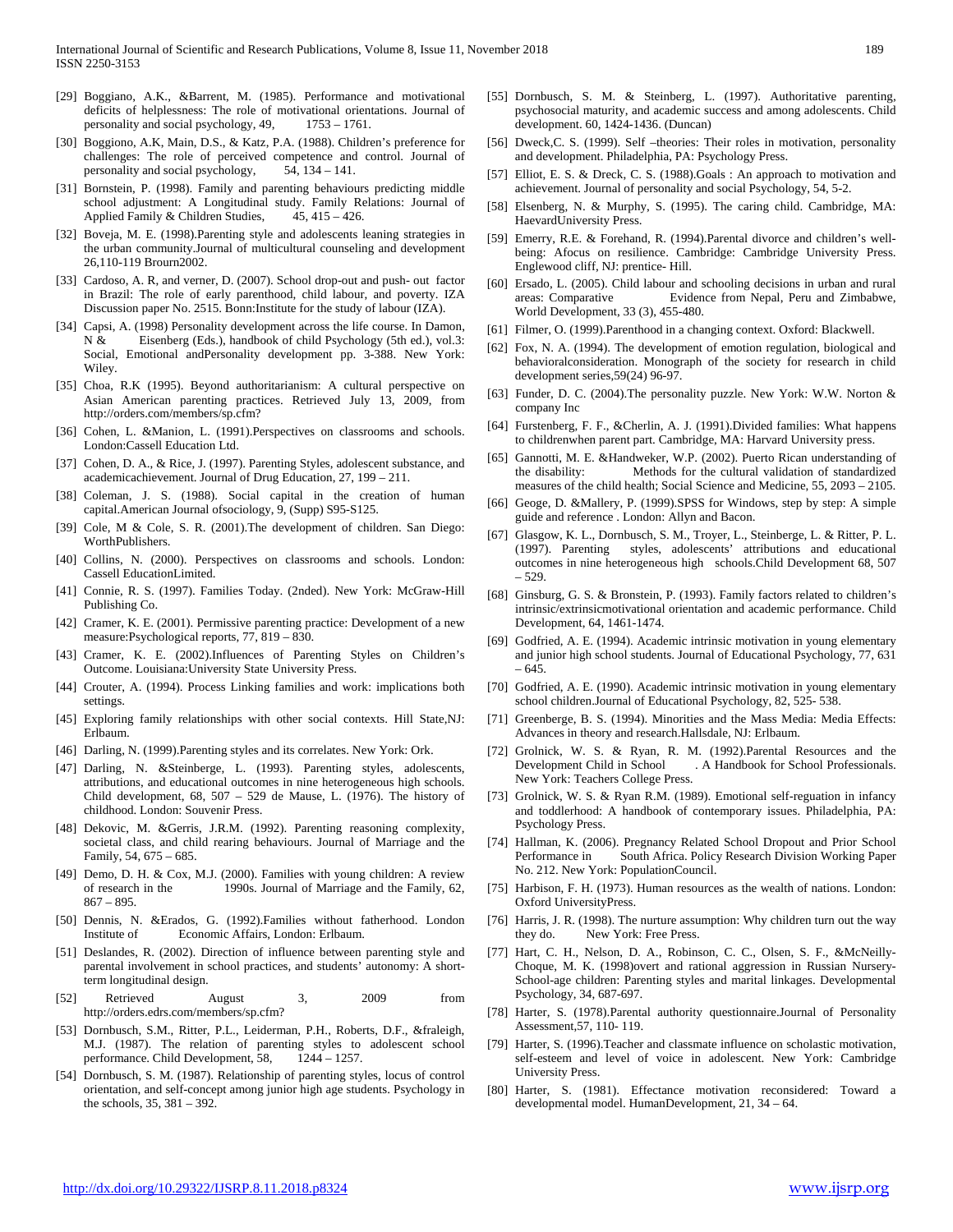- [81] Haveman, R., Wolfe, B. &Spauliding, J. (1991). Children events and circumstances influencing High completion. Demography 28, (1), 133 – 157.
- [82] Herman, J. R. (1997). The nurture assumption: Why children turn out the way they do. New York: Free Press.
- [83] Hetherington, E. M. (1998). Parents, children and siblings: Six years after divorce. Oxford: Oxford University Press.
- [84] Hill, N. E. (1995). The relationship between family environment and parenting style: A preliminary study of African American families.Journal of Black Psychology, 21, 408 – 423.
- [85] Hoffman, D. (1988). Maternal Power assertion in discipline and moral discourse contexts: Commonalities, Differences and implications for children's
- [86] Moral conduct and cognition.Journal of American Psychological Association, 75, 20002 – 4242.
- [87] Hokoda, A., &Fincham, F.D. (1995). Origins of Children's helpless and mastery achievement patterns in the family. Journal of Educational Psychology, 85, 375 – 385.
- [88] Kalmijn, M. (1994).Mother's occupational status and children's schooling. American sociological review, 59, (2), 257 – 275.
- [89] Kankam, G. &Onivehu, A. O. (2000).Principles and Practice of Guidance and Counseling. Accra: K 'N'm A. B. Limited.
- [90] Krien, S. &Beller, H. (1988). Educational attainment of children from single-parent families-differences by exposure, gender and race. Demography,  $25 - 234$ .
- [91] Kwan, L. (1999). Child and adolescent development (2nded.). Boston: Houghton MifflinCompany.
- [92] Kugh, G. (2000). Effects of socio-cultural context and parenting style on scholastic achievementamong Iranian adolescents. Social development, 16,  $169 - 180.$
- [93] Lamborn, S. D., Mounts, N. S., Steinberg, L. &Dornbusch, S. M. (1991). Child development, 62, 1049 – 1065.
- [94] Lange, G., Mackinnon, C. E., &Nida, R. E. (1989). Knowledge, strategy, and motivational contributions to preschool children's object recall.<br>Development Psychology, 25, 772 – 779. Development Psychology,
- [95] Leung, K., Lau, S., & Lam, W. L. (1998). Parenting styles, motivational orientations, and self- Perceived academic competence: A mediational model. Merrill-Palmer Quarterly, 44, 1-19.
- [96] Luthman, P. R. (2002). The Psychology of Adolescence (2nd Ed.) New York: Macmillan Company.
- [97] Maccoby, E. E. & Martin, J. A. (1998).Socialization in the context of the family: Parent-child interaction. A Handbook of Child Psychology. New York: Wiley.
- [98] Majoribanks, K.(1988). Families, Schools, and Aspirations.Journals of Experimental Education, 24, 52 – 70.
- [99] Martin, R. (1984). Seen but not heard? Focusing on the needs of children of divorced parents in Gaberone and surrounding areas, Botswana: Childhood, 9:277 – 302.
- [100]McLoyd, V. C. (1998). Socio-economic disadvantage and the child development.American Psychologist, 53, (2), 185 – 204.
- [101]Milne, A. M., Myers, D. E., Rosenthal, A. S. & Ginsberg, A. (1986). Single parents, working Mothers and the educational achievement of school children.Sociology of Education, 59,125 – 139.
- [102]Morris, W. &Maisto.Y. (1999). A cognitive effective system theory of personality: reconceptualizing situations, dispositions, dynamics, and invariance in personality structure. Psychological Review, 102, 246 – 268.
- [103]Mueller, D. P., & Cooper, P. W. (1986). Children of single parent's families: How they fare as young adults. Family Relations, 35, 169 – 176.
- [104]Nketsia, E. S. (2005). Effects of single parenting on the Basic School Child: A case study of Winneba Township.UEW.Unpublished.
- [105]Nsamenang, A. B. (2002). Adolescence in Sub-Sahara Africa: an image constructed from Africa's triple inheritance in Brown.B. B., Larson, R.W., &Saraswathi, T. S. (eds). The world's youth: adolescence in eight regions of the globe. Cambridge: Cambridge University Press, pp 61  $-104.$
- [106]Ofori, W. (2001, April 12). Does the rod help kids? The mirror. Accra: Graphic Group of Companies.
- [107]Ofori, R. & Charlton, J. P. (2002). A path model of factors influencing the academic Performance of nursing students.Journal of Advanced Nursing, 38, (5) 507-515.
- [108]Ofori, R. &Dampson, D. (in prep).Research and Statistical Methods Using SPSS.
- [109]Olson, D. H. &Defrain, J. (2000). Marriage and the family diversity and strength.USA: Mayfield Publishing Co.
- [110]Opare, J. A. (1999). Academic achievement in private and public schools: Management Makes the difference. Journal of educational management, (2),  $1 - 12$ .
- [111]Santa Maria, M. (2002).Youth in Southeast Asia; in Brown B. B., Larson, R. W., &Saraswathi, T. S. (eds.). The world's youth: adolescence in eight regions of the Globe. Cambridge: Cambridge University Press, pp 171-206.
- [112]Santrock, J. W. (200). Adolescence (8th Ed.), University of Texas, Dallas: McGraw-Hill Higher Education Companies.
- [113]Schildkrout, E. (2002). Age and gender in Hausa Society: Socio-economic roles of children in urbankano; Childhood, 9:344 – 368.
- [114]Seifert, K. L. &Hoffnung, R. J. (1991).Child and adolescent development (2nded). Boston: Houghton Mifflin Company.
- [115]Shumow, L., Vandell, D. L. & Posner, J. K. (1998). Hash, firm and permissive parenting in Low-Income families.Journal of family issues, 19,  $438 - 507$ .
- [116]Simpson, B., McCarthy, P. & Walker, J. (1995).Being there: Father after divorce. United Kingdom: Association Press.
- [117]Singelman, J. &Wojkiewicz, R. A. (1993). The effects of household structure on educational attainment and vocational training in West Germany and USA Center for lifecourse and population studies, Department of Sociology. Louisiana: Louisiana State University Press.
- [118]Snow, D. W. & Hockings, J. E. (1999).Communication Research. New York: Addison-Wesley Educational Publishers Inc.
- [119]Steinberg, L., &Dornbusch, S. M. (1992). Ethnic differences in adolescent achievement: an ecological perspective. American Psychologist, 47, 723 – 729.
- [120]Stevenson, H. W. &Zusho, A. (2006).Adolescence in China and Japan: adapting to changing environment. Cambridge: Cambridge Press.
- [121]Tamale Metropolitan Education Directorate. (2008). Annual performance report Tamale.
- [122]Thompson, T., Dandson, J. A. & Barber, J. G. (1995). Self-worth protection in achievement motivation: performance effects and attribution behaviour. Journal of Education Psychology 87, 598 – 610.
- [123]Verna, S. &Saraswathi, T. S. (2002).Adolescence in India: Street Urchins or Silicon Valley Millionaire. Cambridge: Cambridge University Press.
- [124]Wallen, N. E., &Fraenkel, J. R. (1993).Educational Research.A guide to process.New York: McGraw Hill Inc.
- [125]Wallston, D. H. &Wallston, I. (1990). The development of achievement motivation; a developmental perspective. Educational Psychology Review  $6, 49 - 78.$
- [126]Wentzel, K. R. (1998). Social relationships and motivation in middle school: The role of parents, teachers and pears. Journal of Education Psychology, 90, 202-209.
- [127]Whitfield, R. C. (1980). Education for Family life some new policies for child care.Britain :Biddles of Guildford Press.
- [128]Wolters, H. & Lee, V. (1991).Educational single-parents remarried and intact families: Impact o academic performance and educational persistence. New Orleans: Plenum.

#### AUTHORS

**First Author** – James Kwame Mahama, MPhil., Offinso College of Education, Ashanti Region of Ghana- West Africa **Second Author** – Augustine Adjei, MEd./MPhil, Offinso College of Education, Ashanti Region of Ghana- West Africa **Third Author** – Solomon Sukpen, MEd., Evangelical Presbyterian College of Education,Bimbila Northern Region of Ghana